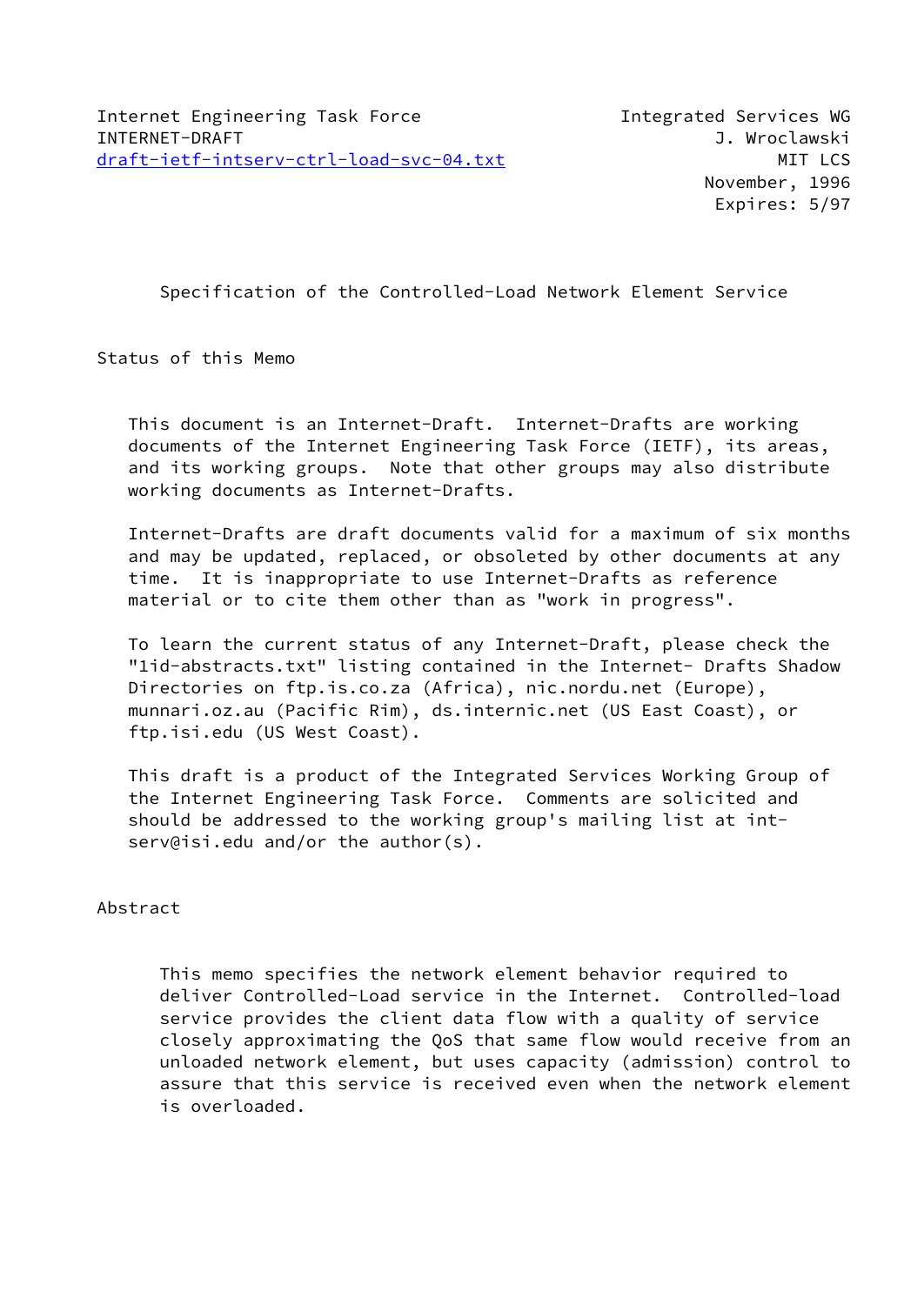# INTERNET-DRAFT [draft-ietf-intserv-ctrl-load-svc-04.txt](https://datatracker.ietf.org/doc/pdf/draft-ietf-intserv-ctrl-load-svc-04.txt) November, 1996

### <span id="page-1-0"></span>[1](#page-1-0). Introduction

 This document defines the requirements for network elements that support the Controlled-Load service. This memo is one of a series of documents that specify the network element behavior required to support various qualities of service in IP internetworks. Services described in these documents are useful both in the global Internet and private IP networks.

 This document is based on the service specification template given in  $[1]$  $[1]$ . Please refer to that document for definitions and additional information about the specification of qualities of service within the IP protocol family.

<span id="page-1-1"></span>[2](#page-1-1). End-to-End Behavior

 The end-to-end behavior provided to an application by a series of network elements providing controlled-load service tightly approximates the behavior visible to applications receiving best effort service \*under unloaded conditions\* from the same series of network elements. Assuming the network is functioning correctly, these applications may assume that:

 - A very high percentage of transmitted packets will be successfully delivered by the network to the receiving end-nodes. (The percentage of packets not successfully delivered must closely approximate the basic packet error rate of the transmission medium).

 - The transit delay experienced by a very high percentage of the delivered packets will not greatly exceed the minimum transmit delay experienced by any successfully delivered packet. (This minimum transit delay includes speed-of-light delay plus the fixed processing time in routers and other communications devices along the path.)

 To ensure that these conditions are met, clients requesting controlled-load service provide the intermediate network elements with a estimation of the data traffic they will generate; the TSpec. In return, the service ensures that network element resources adequate to process traffic falling within this descriptive envelope will be available to the client. Should the client's traffic generation properties fall outside of the region described by the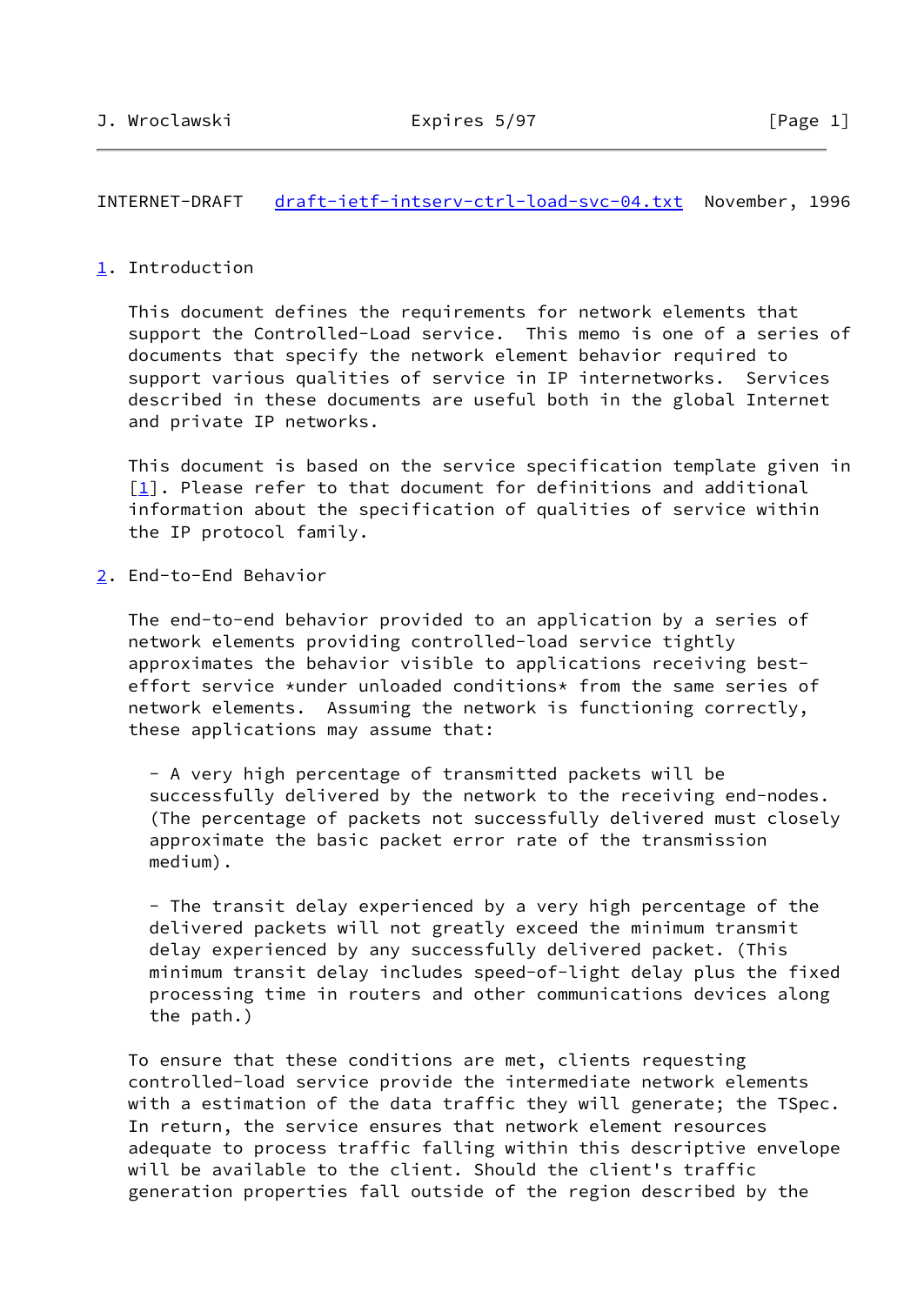TSpec parameters, the QoS provided to the client may exhibit characteristics indicative of overload, including large numbers of delayed or dropped packets. The service definition does not require that the precise characteristics of this overload behavior match those which would be received by a best-effort data flow traversing

| Expires 5/97<br>[Page 2]<br>J. Wroclawski |  |
|-------------------------------------------|--|
|-------------------------------------------|--|

INTERNET-DRAFT [draft-ietf-intserv-ctrl-load-svc-04.txt](https://datatracker.ietf.org/doc/pdf/draft-ietf-intserv-ctrl-load-svc-04.txt) November, 1996

the same path under overloaded conditions.

 NOTE: In this memo, the term "unloaded" is used in the sense of "not heavily loaded or congested" rather than in the sense of "no other network traffic whatsoever".

## <span id="page-2-0"></span>[3](#page-2-0). Motivation

 The controlled load service is intended to support a broad class of applications which have been developed for use in today's Internet, but are highly sensitive to overloaded conditions. Important members of this class are the "adaptive real-time applications" currently offered by a number of vendors and researchers. These applications have been shown to work well on unloaded nets, but to degrade quickly under overloaded conditions. A service which mimics unloaded nets serves these applications well.

 The controlled-load service is intentionally minimal, in that there are no optional functions or capabilities in the specification. The service offers only a single function, and system and application designers can assume that all implementations will be identical in this respect.

 Internally, the controlled-load service is suited to a wide range of implementation techniques, including evolving scheduling and admission control algorithms that allow implementations to be highly efficient in the use of network resources. It is equally amenable to extremely simple implementation in circumstances where maximum utilization of network resources is not the only concern.

<span id="page-2-1"></span>[4](#page-2-1). Network Element Data Handling Requirements

 Each network element accepting a request for controlled-load service must ensure that adequate bandwidth and packet processing resources are available to handle the requested level of traffic, as given by the requestor's TSpec. This must be accomplished through active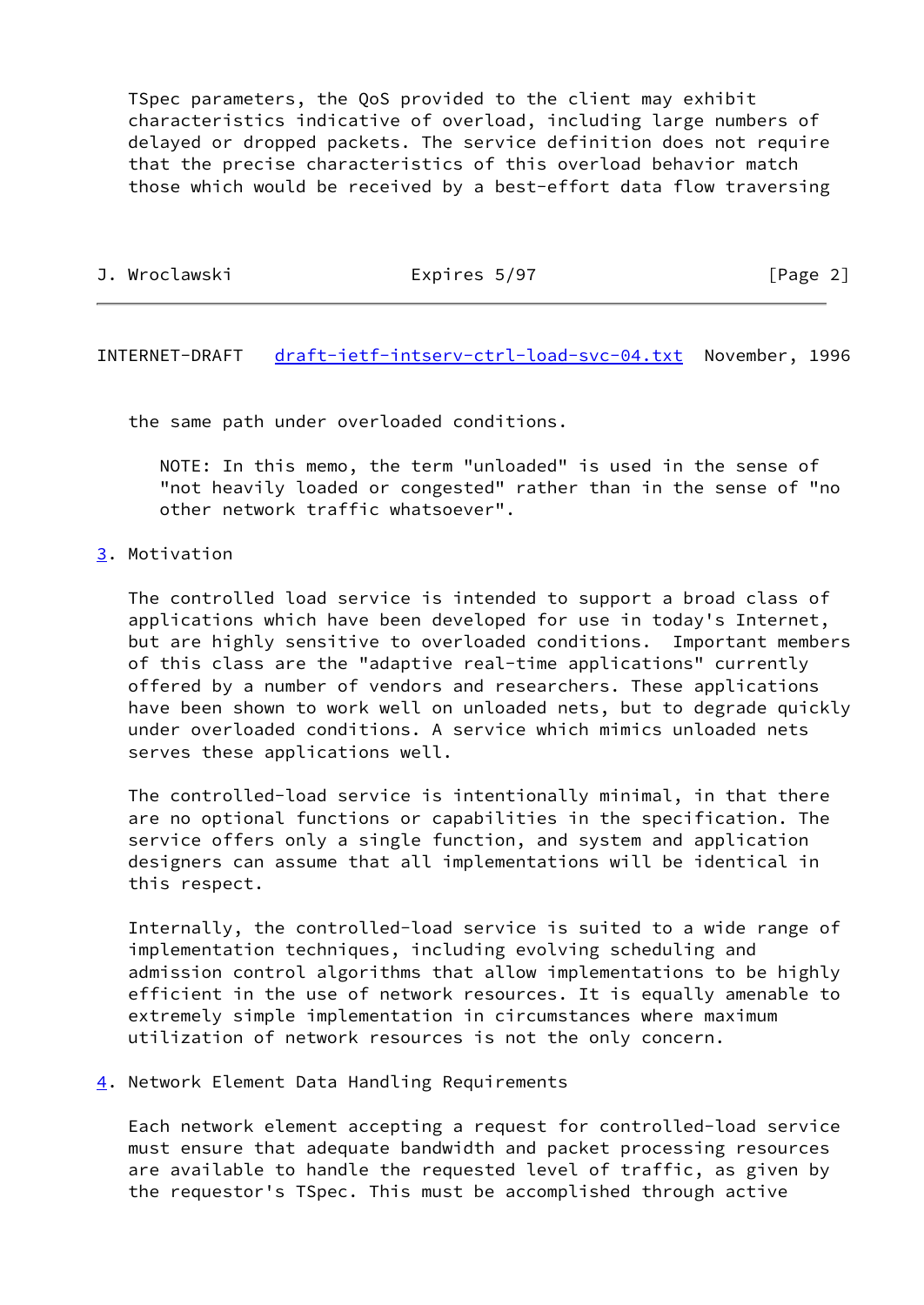admission control. All resources important to the operation of the network element must be considered when admitting a request. Common examples of such resources include link bandwidth, router or switch port buffer space, and computational capacity of the packet forwarding engine.

 The controlled-load service does not accept or make use of specific target values for control parameters such as delay or loss. Instead, acceptance of a request for controlled-load service is defined to imply a commitment by the network element to provide the requestor with service closely equivalent to that provided to uncontrolled (best-effort) traffic under lightly loaded conditions.

| J. Wroclawski | Expires 5/97 | [Page 3] |
|---------------|--------------|----------|
|---------------|--------------|----------|

INTERNET-DRAFT [draft-ietf-intserv-ctrl-load-svc-04.txt](https://datatracker.ietf.org/doc/pdf/draft-ietf-intserv-ctrl-load-svc-04.txt) November, 1996

 The definition of "closely equivalent to unloaded best-effort service" is necessarily imprecise. It is easiest to define this quality of service by describing the events which are expected to \*not\* occur with any frequency. A flow receiving controlled-load service at a network element may expect to experience:

 - Little or no average packet queueing delay over all timescales significantly larger than the "burst time". The burst time is defined as the time required for the flow's maximum size data burst to be transmitted at the flow's requested transmission rate, where the burst size and rate are given by the flow's TSpec, as described below.

 - Little or no congestion loss over all timescales significantly larger than the "burst time" defined above. In this context, congestion loss includes packet losses due to shortage of any required processing resource, such as buffer space or link bandwidth. Although occasional congestion losses may occur, any substantial sustained loss represents a failure of the admission control algorithm.

 The basic effect of this language is to establish an expectation on the \*duration\* of a disruption in delivery service. Events of shorter duration are viewed as statistical effects which may occur in normal operation. Events of longer duration are indicative of failure to allocate adequate capacity to the controlled-load flow.

 A network element may employ statistical approaches to decide whether adequate capacity is available to accept a service request. For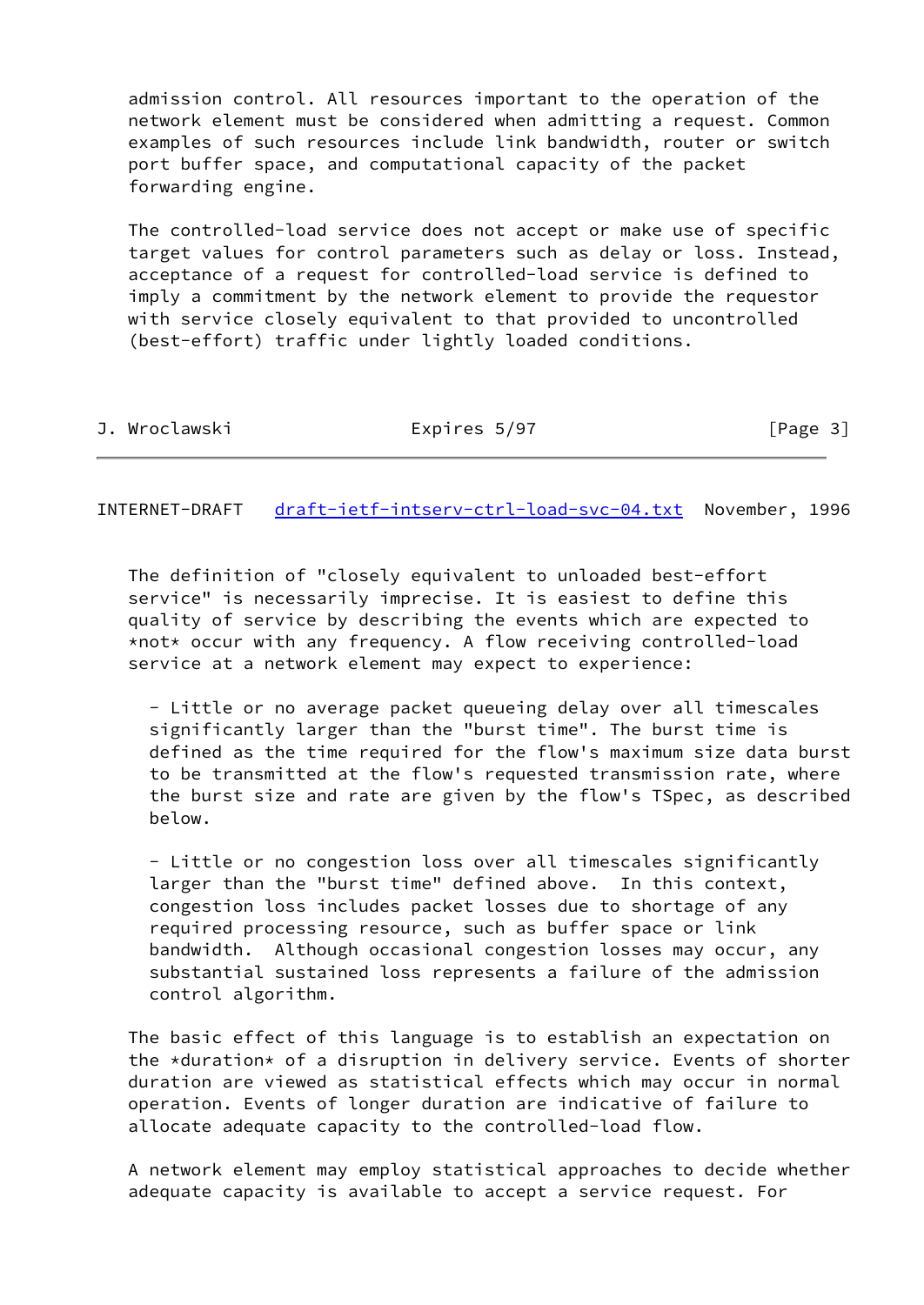example, a network element processing a number of flows with long term characteristics predicted through measurement of past behavior may be able to overallocate its resources to some extent without reducing the level of service delivered to the flows.

 A network element may employ any appropriate scheduling means to ensure that admitted flows receive appropriate service.

 NOTE: The flexibility implied by the above paragraph exists within definite limits. Readers should observe that the specification's requirement that the delay and loss behavior described above imposes concrete requirements on implementations.

 Perhaps the most important requirement is that the implementation has to make bandwidth greater than the Tspec token rate available to the flow in certain situations. The requirement for the availability of extra bandwidth may be derived from the fluid model of traffic scheduling (e.g.  $[7]$ ). If a flow receives exactly its promised token rate at all times, queueing caused by an over-

| J. | Wroclawski |
|----|------------|

Expires 5/97 [Page 4]

INTERNET-DRAFT [draft-ietf-intserv-ctrl-load-svc-04.txt](https://datatracker.ietf.org/doc/pdf/draft-ietf-intserv-ctrl-load-svc-04.txt) November, 1996

 rate burst arriving at the network element may never clear, causing the traffic queueing delay to permanantly increase. This will happen if the flow continues to generate traffic at exactly the token rate after emitting the burst.

 To control the long-term effects of traffic bursts, a Controlled Load implementation has several options. At minimum, a mechanism must be present to "borrow" bandwidth needed to clear bursts from the network. There are a number of ways to implement such a mechanism, ranging from explicit borrowing schemes within the traffic scheduler to implicit schemes based on statistical multiplexing and measurement-based admission control. The specification does not prefer any method over any other, but does require that some such mechanism must exist.

 Similarly, the requirement for low congestion loss for in-Tspec traffic implies that buffer management must have some flexibility. Because the controlled-load service does not reshape traffic to its token-bucket parameters at every node, traffic flowing through the network will be distorted as it traverses queueing points. This distortion is particularly likely to occur during traffic bursts, precisely when buffering is most heavily used. In these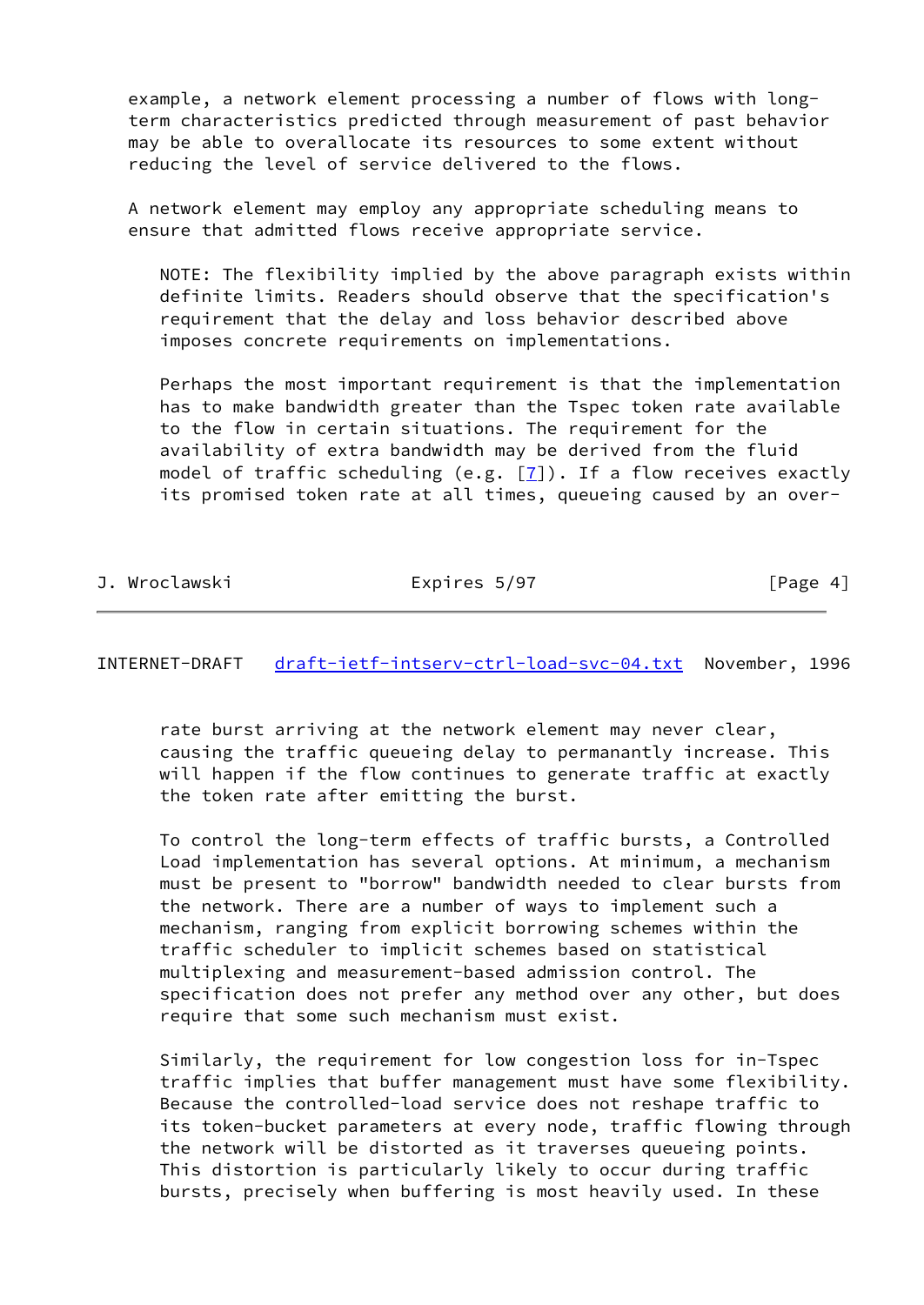circumstances, rigidly restricting the buffering capacity to a size equal to the flow's TSpec burst size may lead to congestion loss. An implementaton should be prepared to make additional buffering available to bursting flows. Again, this may be accomplished in a number of ways. One obvious choice is statistical multiplexing of a shared buffer pool.

 Links are not permitted to fragment packets which receive the controlled-load service. Packets larger than the MTU of the link must be treated as nonconformant to the TSpec. This implies that they will be forwarded according to the rules described in the Policing section below.

 Implementations of controlled-load service are not required to provide any control of short-term packet delay jitter beyond that described above. However, the use of packet scheduling algorithms that provide additional jitter control is not prohibited by this specification.

 Packet losses due to non-congestion-related causes, such as link errors, are not bounded by this service.

<span id="page-5-0"></span>[5](#page-5-0). Invocation Information

 The controlled-load service is invoked by specifying the data flow's desired traffic parameters (TSpec) to the network element. Requests

| J. Wroclawski | Expires 5/97 | [Page 5] |
|---------------|--------------|----------|
|---------------|--------------|----------|

INTERNET-DRAFT [draft-ietf-intserv-ctrl-load-svc-04.txt](https://datatracker.ietf.org/doc/pdf/draft-ietf-intserv-ctrl-load-svc-04.txt) November, 1996

 placed for a new flow will be accepted if the network element has the capacity to forward the flow's packets as described above. Requests to change the TSpec for an existing flow should be treated as a new invocation, in the sense that admission control must be reapplied to the flow. Requests that reduce the TSpec for an existing flow (in the sense that the new TSpec is strictly smaller than the old TSpec according to the ordering rules given below) should never be denied service.

 The Controlled-Load service uses the TOKEN\_BUCKET\_TSPEC defined in Reference [[5\]](#page-19-1) to describe a data flow's traffic parameters. This TSpec takes the form of a token bucket specification plus a peak rate (p), a minimum policed unit (m) and a maximum packet size (M).

The token bucket specification includes a bucket rate r and a bucket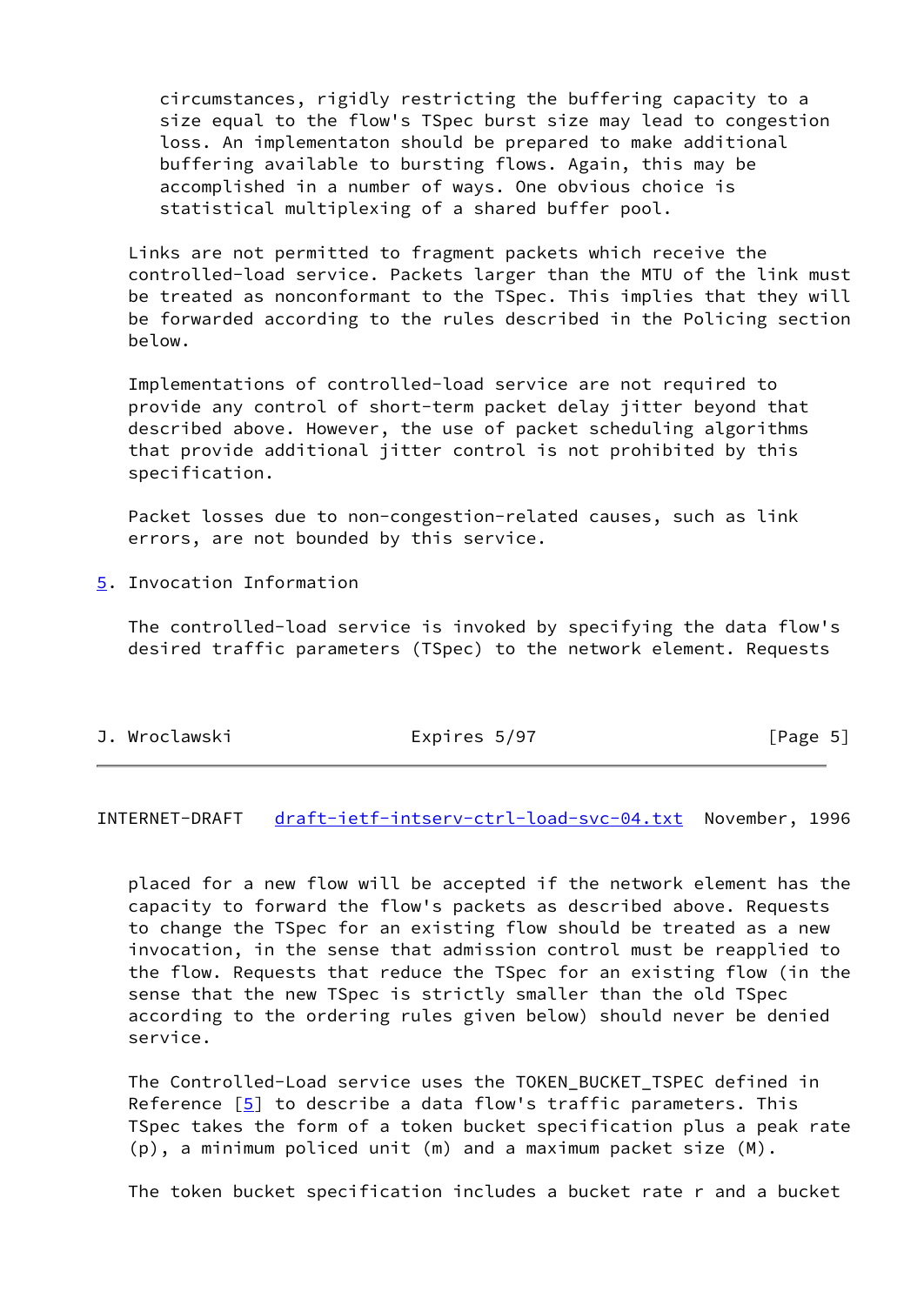depth, b. Both r and b must be positive. The rate, r, is measured in bytes of IP datagrams per second. Values of this parameter may range from 1 byte per second to 40 terabytes per second. Network elements MUST return an error for requests containing values outside this range. Network elements MUST return an error for any request containing a value within this range which cannot be supported by the element. In practice, only the first few digits of the r parameter are significant, so the use of floating point representations, accurate to at least 0.1% is encouraged.

 The bucket depth, b, is measured in bytes. Values of this parameter may range from 1 byte to 250 gigabytes. Network elements MUST return an error for requests containing values outside this range. Network elements MUST return an error for any request containing a value within this range which cannot be supported by the element. In practice, only the first few digits of the b parameter are significant, so the use of floating point representations, accurate to at least 0.1% is encouraged.

 The range of values allowed for these parameters is intentionally large to allow for future network technologies. Any given network element is not expected to support the full range of values.

 The peak rate, p, is measured in bytes of IP datagrams per second and has the same range and suggested representation as the bucket rate. The peak rate parameter exists in this version of the specification primarily for TSpec compatability with other QoS control services and the shared TOKEN\_BUCKET\_TSPEC parameter. While some admission control and buffer allocation algorithms may find the peak rate value useful, the field may always be ignored by a Controlled-Load service conforming to this version of the specification. That is, the service module at a network element may always assume that the peak data rate arriving at that element is the line rate of the incoming interface,

| J. Wroclawski | Expires 5/97 | [Page 6] |
|---------------|--------------|----------|
|               |              |          |

INTERNET-DRAFT [draft-ietf-intserv-ctrl-load-svc-04.txt](https://datatracker.ietf.org/doc/pdf/draft-ietf-intserv-ctrl-load-svc-04.txt) November, 1996

 and the service's evaluation criteria do not require a network element to consider the peak rate value. More explicit use of the peak-rate parameter by a Controlled-Load service module may be added to the specification in the future.

 The minimum policed unit, m, is an integer measured in bytes. All IP datagrams less than size m will be counted against the token bucket as being of size m. The maximum packet size, M, is the biggest packet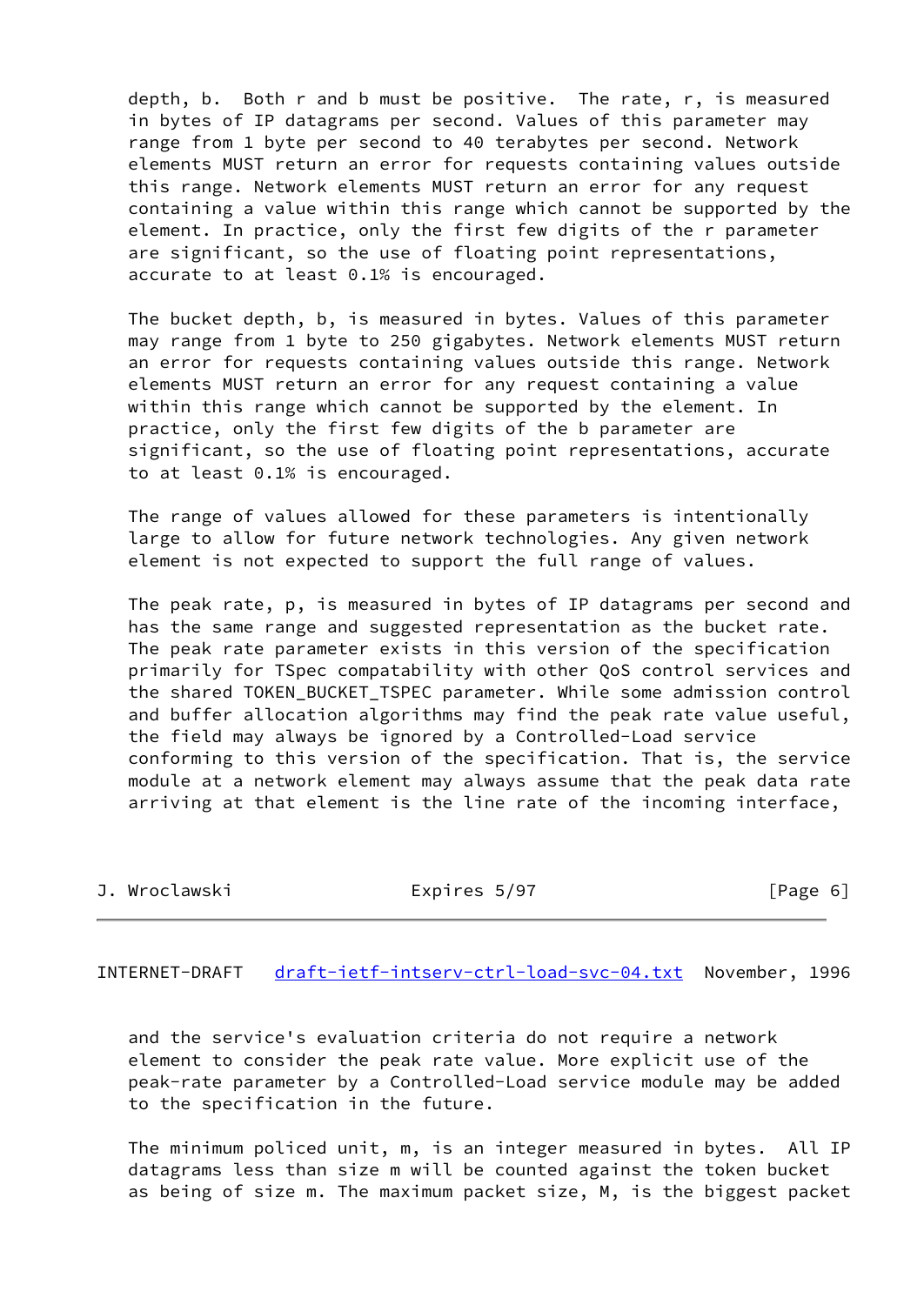that will conform to the traffic specification; it is also measured in bytes. Network elements MUST reject a service request if the requested maximum packet size is larger than the MTU of the link. Both m and M must be positive, and m must be less then or equal to M.

 The preferred concrete representation for the TSpec is three floating point numbers in single-precision IEEE floating point format followed by two 32-bit integers in network byte order. The first value is the rate  $(r)$ , the second value is the bucket size  $(b)$ , the third is the peak rate (p), the fourth is the minimum policed unit (m), and the fifth is the maximum packet size (M). For the parameters (r) and (b), only bit-patterns which represent valid non-negative floating point numbers are allowed. Negative numbers (including "negative zero), infinities, and NAN's are not allowed. For the parameter (p) only bit-patterns which represent valid non-negative floating point numbers or positive infinity are allowed. Positive infinity is represented with an exponent of all ones (255) and a sign bit and mantissa of all zeroes. Negative numbers (including "negative zero"), negative infinity, and NAN's are not allowed.

 NOTE: An implementation which utilizes general-purpose hardware or software IEEE floating-point support may wish to verify that arriving parameters meet this requirement before using the parameters in floating-point computations, in order to avoid unexpected exceptions or traps.

The controlled-load service is assigned service\_name 5.

 The TOKEN\_BUCKET\_TSPEC parameter used by the Controlled-Load service is general parameter number 127, as indicated in [RFCGP].

<span id="page-7-0"></span>[6](#page-7-0). Exported Information

 The controlled-load service has no required characterization parameters. Individual implementations may export appropriate implementation-specific measurement and monitoring information.

J. Wroclawski **Expires 5/97** [Page 7]

INTERNET-DRAFT [draft-ietf-intserv-ctrl-load-svc-04.txt](https://datatracker.ietf.org/doc/pdf/draft-ietf-intserv-ctrl-load-svc-04.txt) November, 1996

<span id="page-7-1"></span>[7](#page-7-1). Policing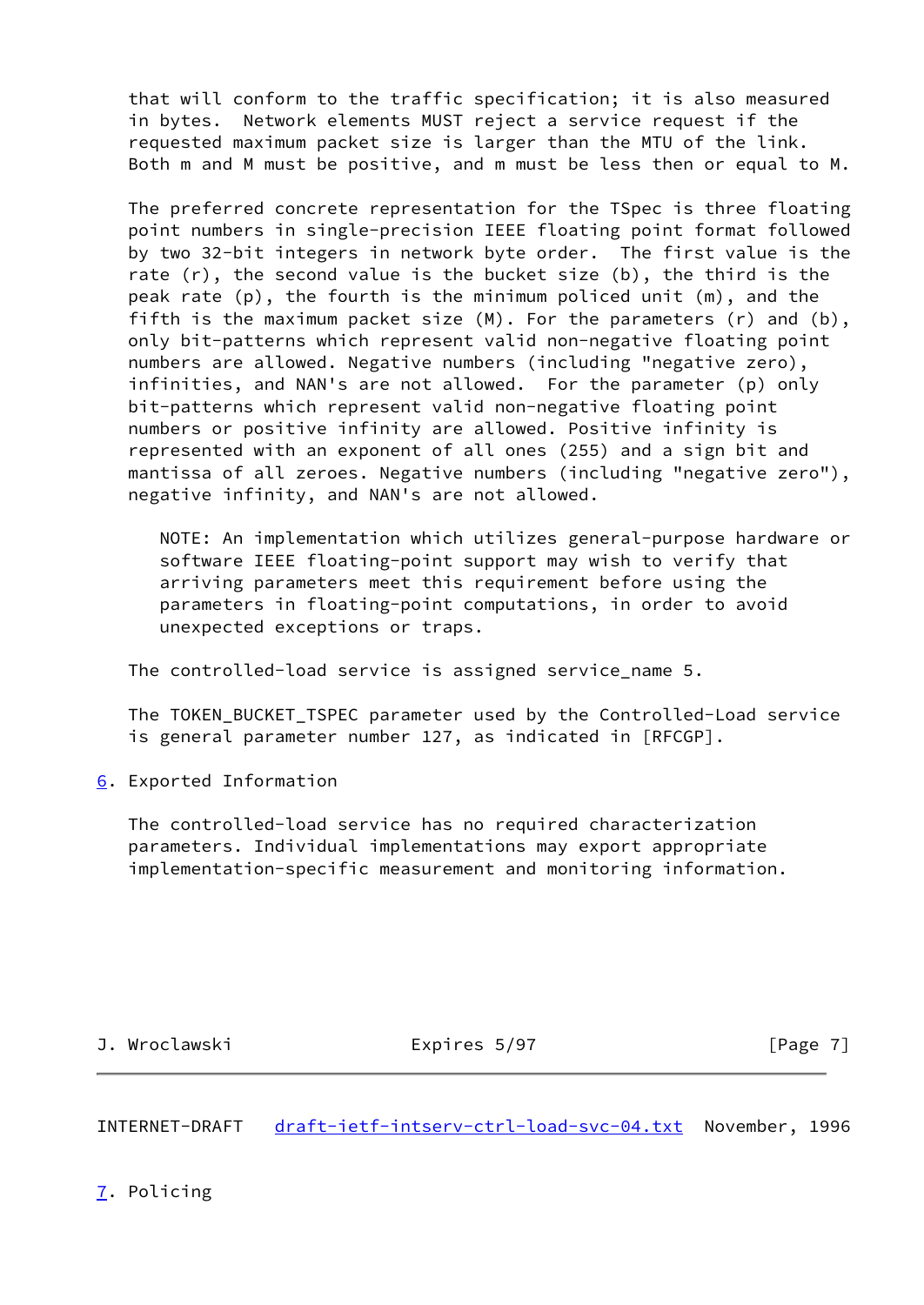The controlled-load service is provided to a flow on the basis that the flow's traffic conforms to a TSpec given at flow setup time. This section defines the meaning of conformance to the controlled-load TSpec, describes the circumstances under which a controlled-load flow's traffic might \*not\* conform to the TSpec, and specifies the network element's action in those circumstances.

 Controlled-load service modules provide QoS control for traffic conforming to the TSpec given at setup time. The TSpec's token bucket parameters require that traffic must obey the rule that over all time periods, the amount of data sent does not exceed rT+b, where r and b are the token bucket parameters and T is the length of the time period. For the purposes of this accounting, links must count packets that are smaller than the minimal policing unit m to be of size m. Packets that arrive at an element and cause a violation of the the rT+b bound are considered nonconformant.

 Additionally, packets bigger than the outgoing link MTU are considered nonconformant. It is expected that this situation will not arise with any frequency, because flow setup mechanisms are expected to notify the sending application of the appropriate path MTU.

 In the presence of nonconformant packets arriving for one or more controlled-load flows, each network element must ensure locally that the following requirements are met:

 1) The network element MUST continue to provide the contracted quality of service to those controlled-load flows not experiencing excess traffic.

 2) The network element SHOULD prevent excess controlled-load traffic from unfairly impacting the handling of arriving best effort traffic. This requirement is discussed further in [Section 9](#page-12-0) of this document (Guidelines for Implementors).

 3) Consistent with points 1 and 2, the network element MUST attempt to forward the excess traffic on a best-effort basis if sufficient resources are available.

 Network elements must not assume that that arrival of nonconformant traffic for a specific controlled-load flow will be unusual, or indicative of error. In certain circumstances (particularly, routers acting as the "split points" of a multicast distribution tree supporting a shared reservation) large numbers of packets will fail the conformance test \*as a matter of normal operation\*.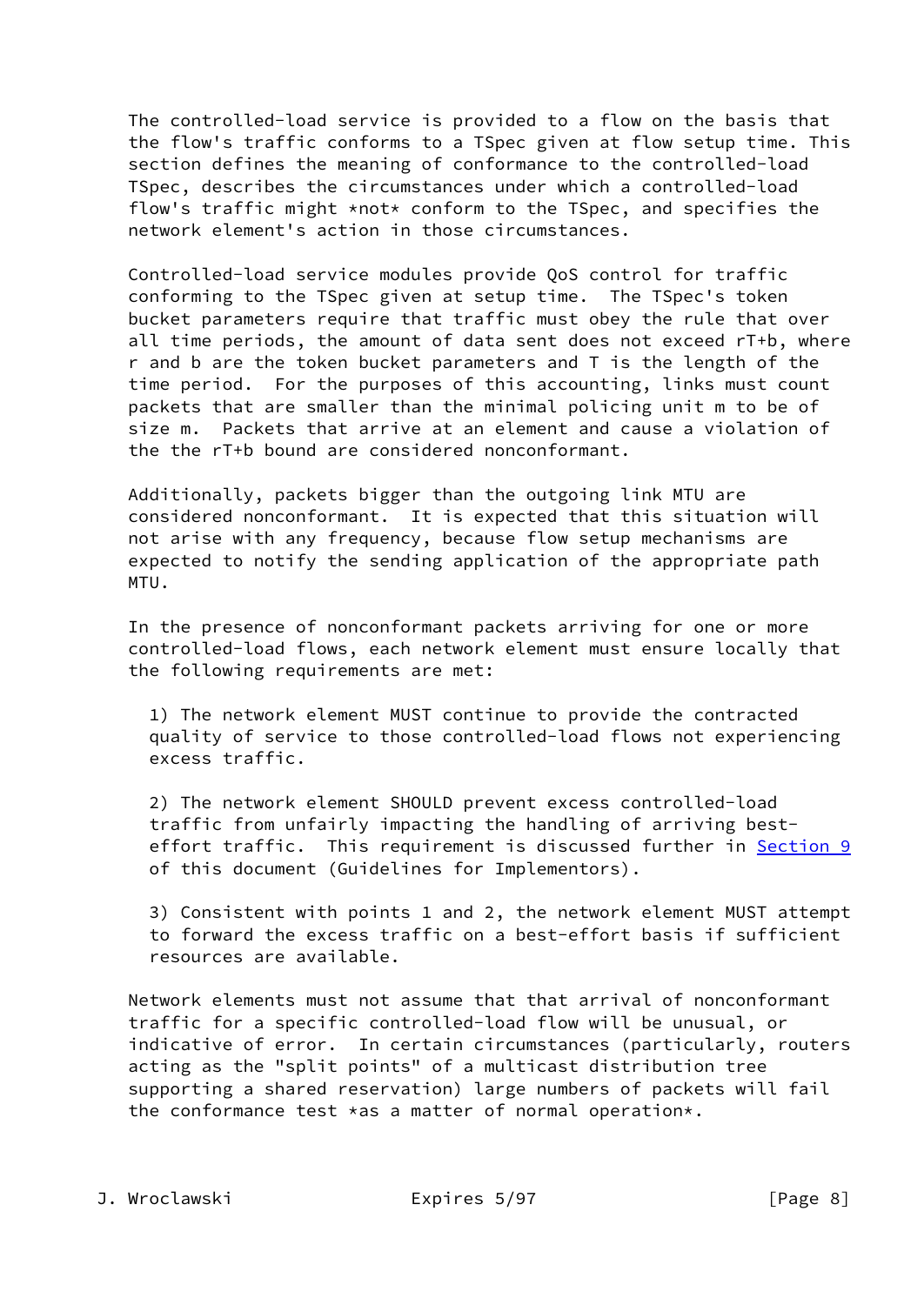# INTERNET-DRAFT [draft-ietf-intserv-ctrl-load-svc-04.txt](https://datatracker.ietf.org/doc/pdf/draft-ietf-intserv-ctrl-load-svc-04.txt) November, 1996

 Network elements must not assume that data sources or upstream elements have taken action to "police" controlled-load flows by limiting their traffic to conform to the flow's TSpec. Each network element providing controlled-load service MUST independently ensure that the requirements given above are met in the presence of nonconformant arriving traffic for one or more controlled-load flows.

 Network elements may use any appropriate implementation mechanism to meet the requirements given above. Examples of such mechanisms include token-bucket policing filters and per-flow scheduling algorithms. However, it is insufficient to simply place all controlled-load flows into the same shared resource pool, without first ensuring that non-conformant flows are prevented from starving conformant flows of the necessary processing resources.

Further discussion of this issue may be found in [Section 11](#page-16-0) of this note.

 Beyond requirements 2 and 3 above, the controlled-load service does not define the QoS behavior delivered to flows with non-conformant arriving traffic. Specifically, it is permissible either to degrade the service delivered to all of the flow's packets equally, or to sort the flow's packets into a conformant set and a nonconformant set and deliver different levels of service to the two sets. This point is discussed further in [Section 9](#page-12-0) of this note.

 When resources are available, network elements at points within the interior of the network SHOULD be prepared to accommodate packet bursts somewhat larger than the actual TSpec. This requirement derives from the traffic distortion effect described in [Section 4](#page-2-1). As described there, it may be met either through explicit means or statistical multiplexing of shared buffering resources.

 When handling such traffic, it is permissible to allow some delaying of a packet if that delay would allow it to pass the policing function. (In other words, to reshape the traffic). However, the overall requirement for limiting the duration of any such traffic distortion must be considered. The challenge is to define a viable reshaping function.

 Intuitively, a plausible approach is to allow a delay of (roughly) up to the maximum queueing delay experienced by completely conforming packets before declaring that a packet has failed to pass the policing function. The merit of this approach, and the precise wording of the specification that describes it, require further study.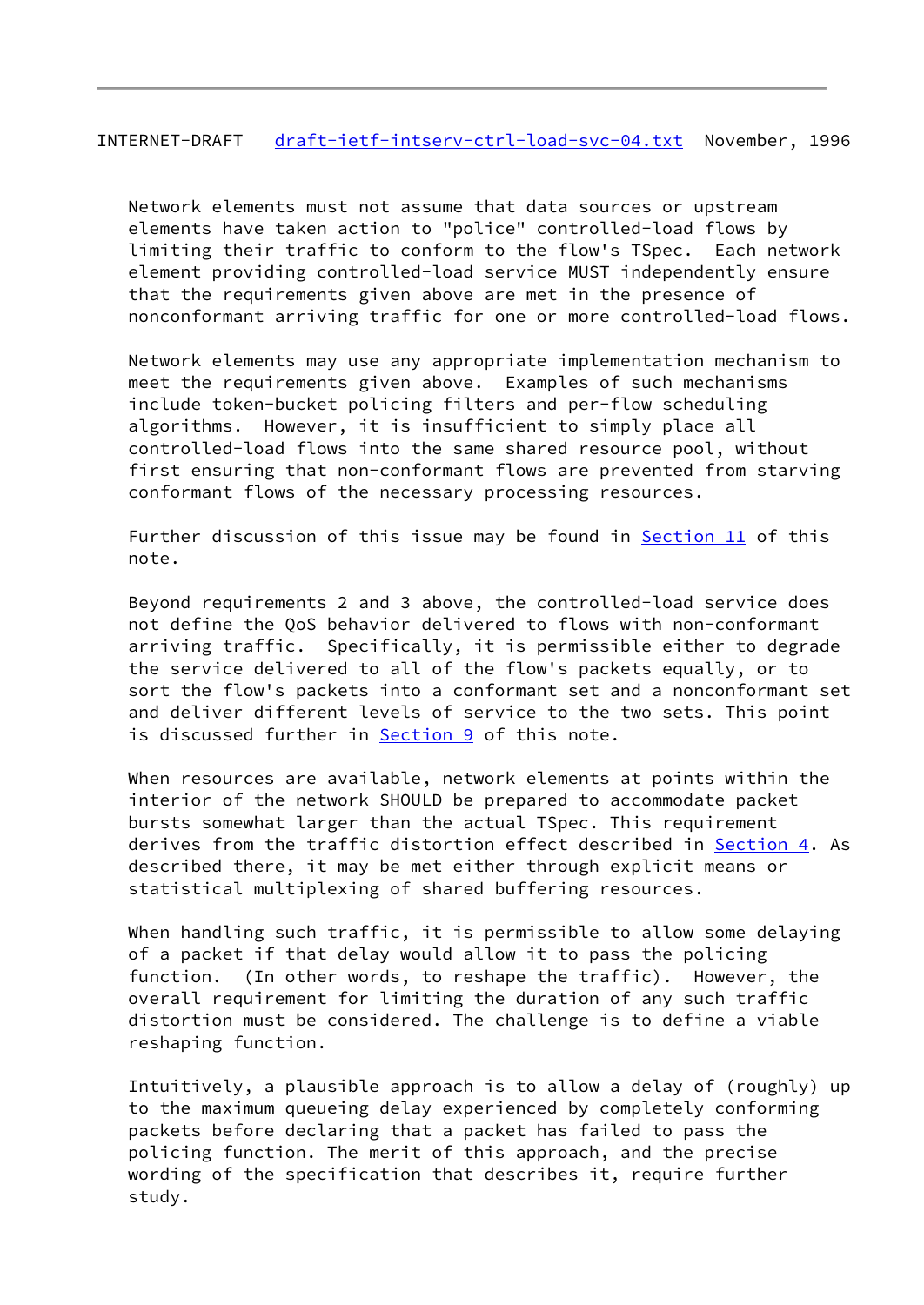INTERNET-DRAFT [draft-ietf-intserv-ctrl-load-svc-04.txt](https://datatracker.ietf.org/doc/pdf/draft-ietf-intserv-ctrl-load-svc-04.txt) November, 1996

<span id="page-10-0"></span>[8](#page-10-0). Ordering and Merging

 The controlled-load service TSpec is ordered according to the following rule: TSpec A is a substitute for ("as good or better than" or "greater than or equal to") TSpec B if and only if:

 (1) the token bucket rate r for TSpec A is greater than or equal to that of TSpec B,

 (2) the token bucket depth b for TSpec A is greater than or equal to that of TSpec B,

 (3) the peak rate p for TSpec A is greater than or equal to that of TSpec B,

 (4) the minimum policed unit m for TSpec A is less than or equal to that of TSpec B,

 (5) the maximum packet size M of TSpec A is greater than or equal to that of TSpec B.

 Note that not all TSpecs can be ordered with respect to each other. If two TSpecs differ but not all five of the points above are true, then the TSpecs are unordered.

 A merged TSpec is the TSpec used by the RSVP protocol when merging a set of TSpecs to create a "merged" reservation. TSpec merging is described further in  $[4]$  and  $[3]$ . The TSpec merge operation addresses two requirements:

 - The "merged" TSpec parameters are used as the traffic flow's TSpec at the local node.

 - The merged parameters are passed upstream to traffic source(s) to describe characteristics of the actually installed reservation along the data path.

 For the controlled-load service, a merged TSpec may be calculated over a set of TSpecs by taking: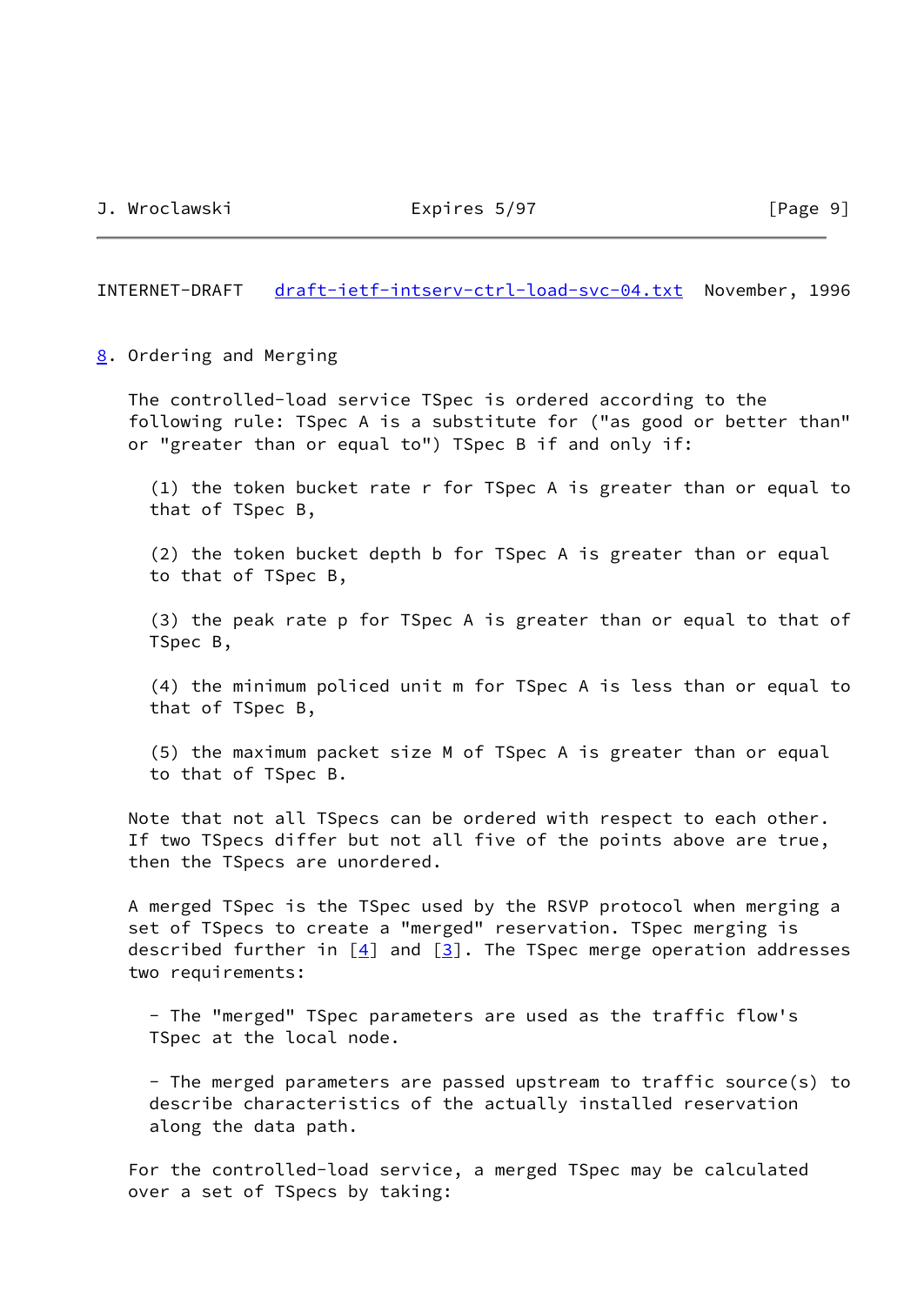- (1) the largest token bucket rate r;
- (2) the largest token bucket size b;
- (3) the largest peak rate p;
- (4) the smallest minimal policed unit m;

J. Wroclawski Expires 5/97 [Page 10]

INTERNET-DRAFT [draft-ietf-intserv-ctrl-load-svc-04.txt](https://datatracker.ietf.org/doc/pdf/draft-ietf-intserv-ctrl-load-svc-04.txt) November, 1996

(5) the  $*$ smallest $*$  maximum packet size M;

across all members of the set.

 A Least Common TSpec is a TSpec adequate to describe the traffic from any one of a number of traffic flows. The least common TSpec may be useful when creating a shared reservation for a number of flows using SNMP or another management protocol. This differs from the merged TSpec described above in that the computed parameters are not passed upstream to the sources of traffic.

 For the controlled-load service, the Least Common TSpec may be calculated over a set of TSpecs by taking:

- (1) the largest token bucket rate r;
- (2) the largest token bucket size b;
- (3) the largest peak rate p;
- (4) the smallest minimal policed unit m;
- (5) the largest maximum packet size M;

across all members of the set.

 The sum of n controlled-load service TSpecs is used when computing the TSpec for a shared reservation of n flows. It is computed by taking:

- The sum across all TSpecs of the token bucket rate parameter r.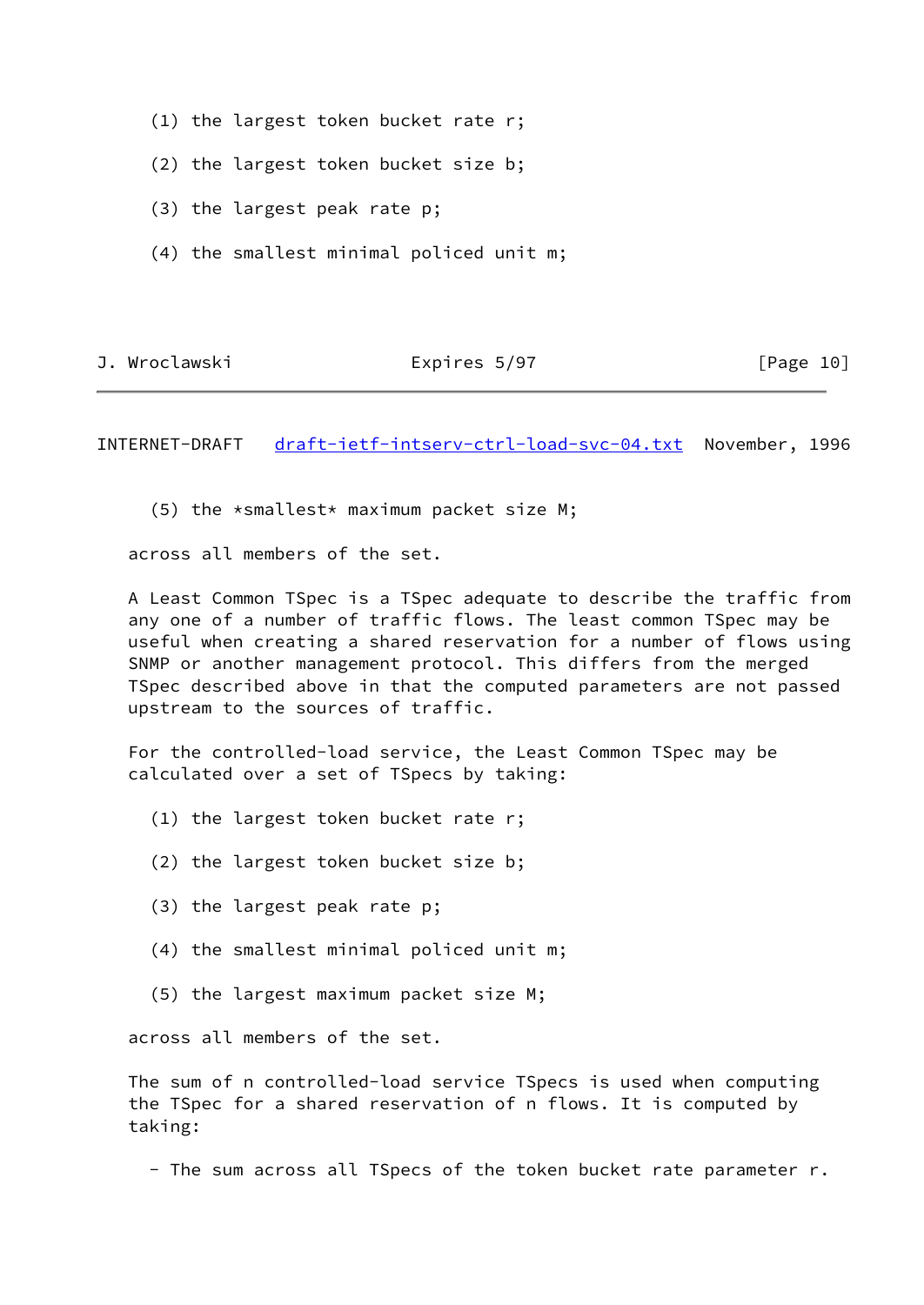- The sum across all TSpecs of the token bucket size parameter b.

- The sum across all TSpecs of the peak rate parameter p.

 - The minimum across all TSpecs of the minimum policed unit parameter m.

 - The maximum across all TSpecs of the maximum packet size parameter M.

 The minimum of two TSpecs differs according to whether the TSpecs can be ordered according to the "greater than or equal to" rule above. If one TSpec is less than the other TSpec, the smaller TSpec is the minimum. For unordered TSpecs, a different rule is used. The minimum of two unordered TSpecs is determined by comparing the respective values in the two TSpecs and choosing:

| J. Wroclawski<br>Expires 5/97 | [Page 11] |
|-------------------------------|-----------|
|-------------------------------|-----------|

INTERNET-DRAFT [draft-ietf-intserv-ctrl-load-svc-04.txt](https://datatracker.ietf.org/doc/pdf/draft-ietf-intserv-ctrl-load-svc-04.txt) November, 1996

- (1) the smaller token bucket rate r;
- (2) the  $*larger*$  token bucket size b;
- (3) the smaller peak rate p;
- $(4)$  the \*smaller\* minimum policed unit m;
- (5) the smaller maximum packet size M;

<span id="page-12-0"></span>[9](#page-12-0). Guidelines for Implementors

 REQUIREMENTS PLACED ON ADMISSION CONTROL ALGORITHM: The intention of this service specification is that network elements deliver a level of service closely approximating best-effort service under unloaded conditions. As with best-effort service under these conditions, it is not required that every single packet must be successfully delivered with zero queueing delay. Network elements providing controlled-load service are permitted to oversubscribe the available resources to some extent, in the sense that the bandwidth and buffer requirements indicated by summing the TSpec token buckets of all controlled-load flows may exceed the maximum capabilities of the network element. However, this oversubscription may only be done in cases where the element is quite sure that actual utilization is less than the sum of the token buckets would suggest, so that the implementor's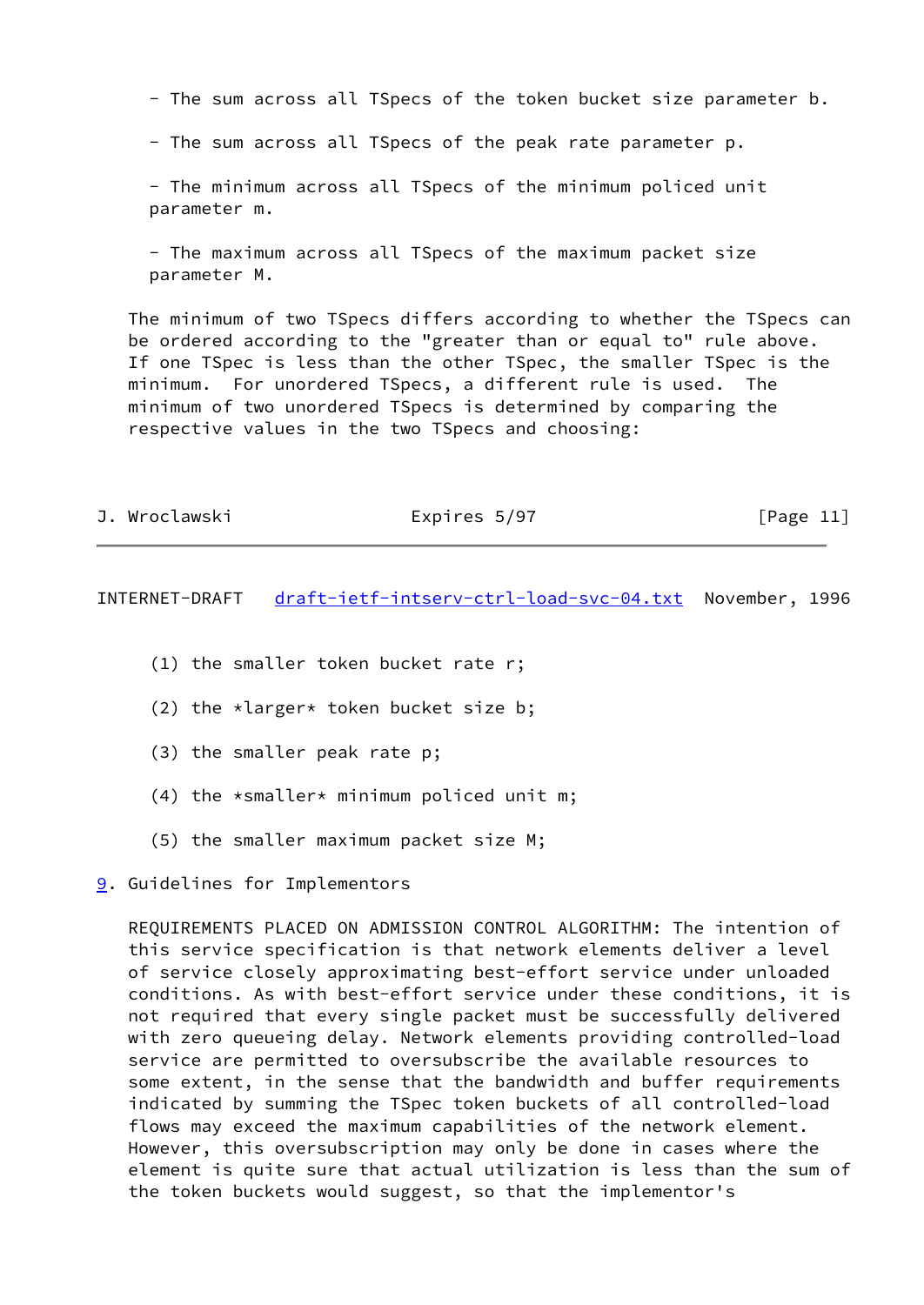performance goals will be met. This information may come from measurement of the aggregate traffic flow, specific knowledge of application traffic statistics, or other means. The most conservative approach, rejection of new flows whenever the addition of their traffic would cause the strict sum of the token buckets to exceed the capacity of the network element (including consideration of resources needed to maintain the delay and loss characteristics specified by the service) may be appropriate in other circumstances.

 Specific issues related to this subject are discussed in the "Evaluation Criteria" and "Examples of Implementation" sections below.

 INTERACTION WITH BEST-EFFORT TRAFFIC: Implementors of this service should clearly understand that in certain circumstances (routers acting as the "split points" of a multicast distribution tree supporting a shared reservation) large numbers of a flow's packets may fail the TSpec conformance test \*as a matter of normal operation\*. According to the requirements of [Section 7,](#page-7-1) these packets should be forwarded on a best-effort basis if resources permit.

If the network element's best-effort queueing algorithm does not

| J. | Wroclawski |  |
|----|------------|--|
|    |            |  |

Expires 5/97 [Page 12]

INTERNET-DRAFT [draft-ietf-intserv-ctrl-load-svc-04.txt](https://datatracker.ietf.org/doc/pdf/draft-ietf-intserv-ctrl-load-svc-04.txt) November, 1996

 distinguish between these packets and elastic best-effort traffic such as TCP flows, THE EXCESS CONTROLLED-LOAD PACKETS WILL "BACK OFF" THE ELASTIC TRAFFIC AND DOMINATE THE BEST-EFFORT BANDWIDTH USAGE. The integrated services framework does not currently address this issue. However, several possible solutions to the problem are known [RED, xFQ]. Network elements supporting the controlled load service should implement some mechanism in their best-effort queueing path to discriminate between classes of best-effort traffic and provide elastic traffic with protection from inelastic best-effort flows.

 Two basic approaches are available to meet this requirement. The network element can maintain separate resource allocations for different classes of best-effort traffic, so that no one class will excessively dominate the loaded best-effort mix. Alternatively, an element can process excess controlled-load traffic at somewhat lower priority than elastic best-effort traffic, so as to completely avoid the back-off effect discussed above.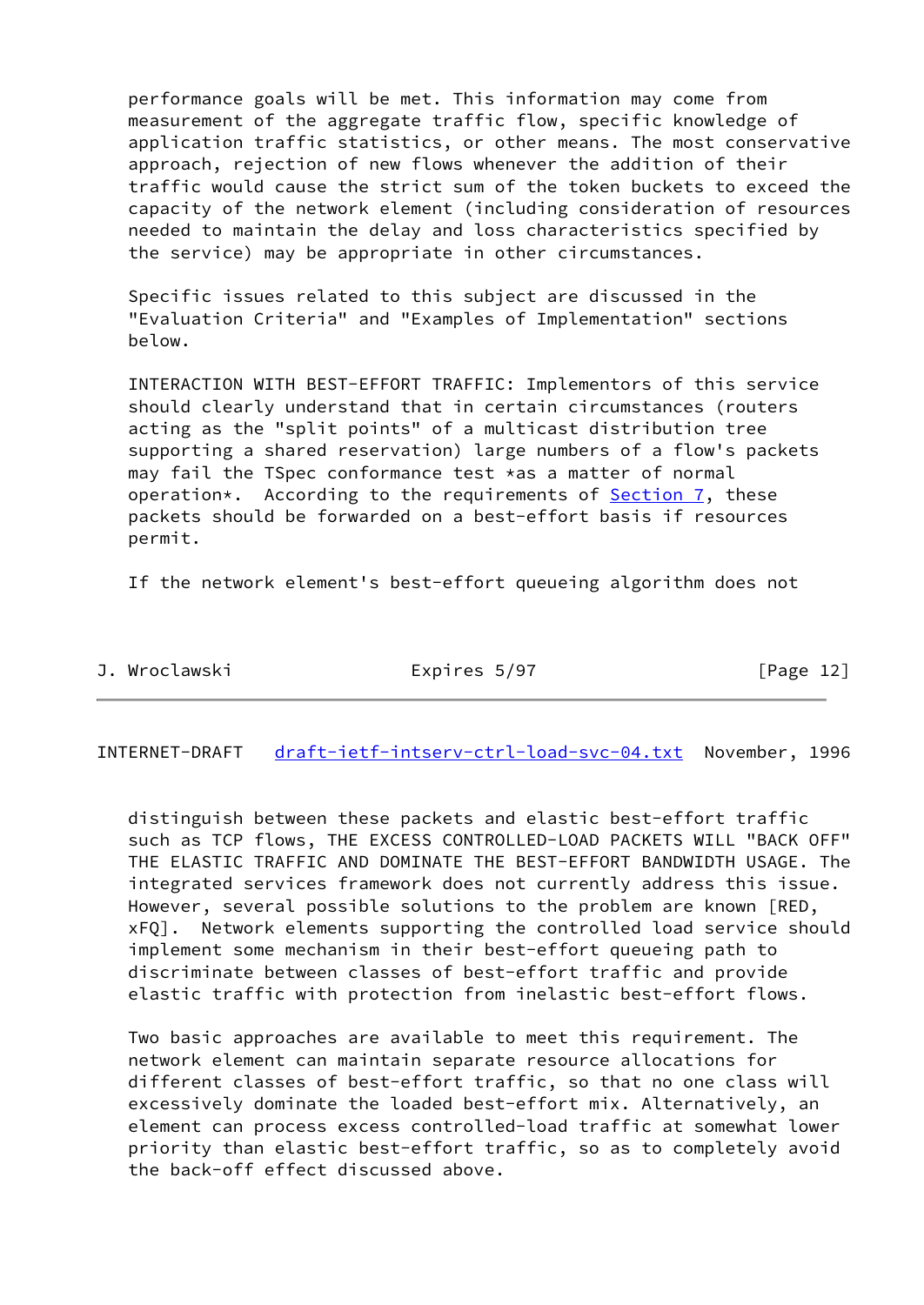If most or all controlled-load traffic arises from non-rate-adaptive real-time applications, the use of priority mechanisms might be desirable. If most controlled-load traffic arises from rate-adaptive realtime or elastic applications attempting to establish a bounded minimum level of service, the use of separate resource classes might be preferable. However, this is not a firm guideline. In practice, the network element designer's choice of mechanism will depend heavily on both the goals of the design and the implementation techniques appropriate for the designer's platform. This version of the service specification does not specify one or the other behavior, but leaves the choice to the implementor.

 FORWARDING BEHAVIOR IN PRESENCE OF NONCONFORMANT TRAFFIC: As indicated in [Section 7](#page-7-1), the controlled-load service does not define the QoS behavior delivered to flows with non-conformant arriving traffic. It is permissible either to degrade the service delivered to all of the flow's packets equally, or to sort the flow's packets into a conformant set and a nonconformant set and deliver different levels of service to the two sets.

 In the first case, expected queueing delay and packet loss probability will rise for all packets in the flow, but packet delivery reordering will, in general, remain at low levels. This behavior is preferable for those applications or transport protocols which are sensitive to excessive packet reordering. A possible example is an unmodified TCP connection, which would see reordering as lost packets, triggering duplicate acks and hence excessive retransmissions.

In the second case, some subset of the flow's packets will be

|  | J. Wroclawski | Expires 5/97 |  |  | [Page 13] |  |  |
|--|---------------|--------------|--|--|-----------|--|--|
|--|---------------|--------------|--|--|-----------|--|--|

INTERNET-DRAFT [draft-ietf-intserv-ctrl-load-svc-04.txt](https://datatracker.ietf.org/doc/pdf/draft-ietf-intserv-ctrl-load-svc-04.txt) November, 1996

 delivered with low loss and delay, while some other subset will be delivered with higher loss and potentially higher delay. The delayed packets will appear to the receiver to have been reordered in the network, while the non-delayed packets will, on average, arrive in a more timely fashion than if all packets were treated equally. This might be preferable for applications which are highly time-sensitive, such as interactive conferencing tools.

<span id="page-14-0"></span>[10.](#page-14-0) Evaluation Criteria

The basic requirement placed on an implementation of controlled-load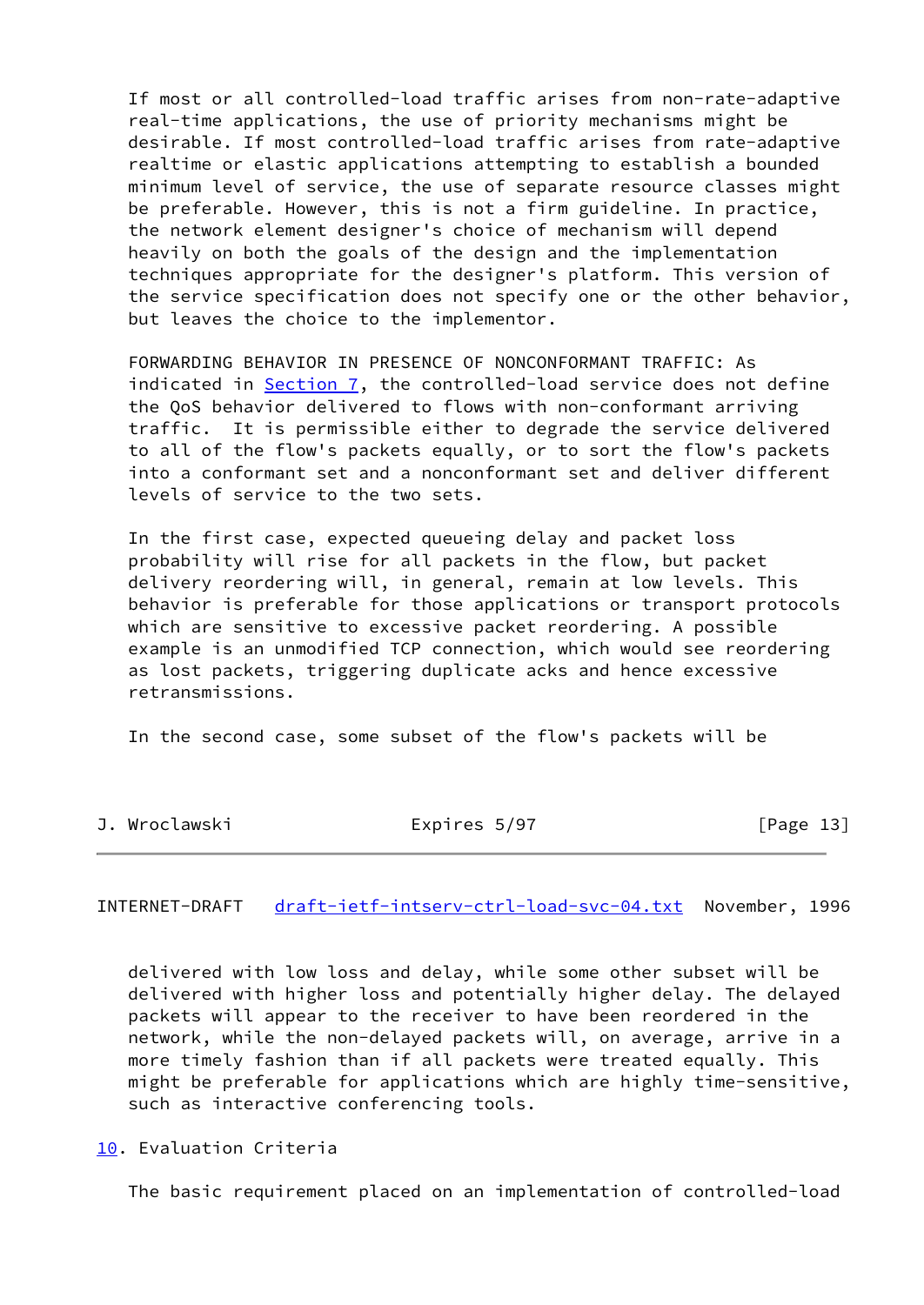service is that, under all conditions, it provide accepted data flows with service closely similar to the service that same flow would receive using best-effort service under unloaded conditions.

 This suggests a simple two-step evaluation strategy. Step one is to compare the service given best-effort traffic and controlled-load traffic under underloaded conditions.

 - Measure the packet loss rate and delay characteristics of a test flow using best-effort service and with no load on the network element.

 - Compare those measurements with measurements of the same flow receiving controlled-load service with no load on the network element.

 Closer measurements indicate higher evaluation ratings. A substantial difference in the delay characteristics, such as the smoothing which would be seen in an implementation which scheduled the controlled-load flow using a fixed, constant-bitrate algorithm, should result in a somewhat lower rating.

 Step two is to observe the change in service received by a controlled-load flow as the load increases.

 - Increase the background traffic load on the network element, while continuing to measuring the loss and delay characteristics of the controlled-load flow. Characteristics which remain essentially constant as the element is driven into overload indicate a high evaluation rating. Minor changes in the delay distribution indicate a somewhat lower rating. Significant increases in delay or loss indicate a poor evaluation rating.

 This simple model is not adequate to fully evaluate the performance of controlled-load service. Three additional variables affect the evaluation. The first is the short-term burstiness of the traffic stream used to perform the tests outlined above. The second is the

J. Wroclawski Expires 5/97 [Page 14]

INTERNET-DRAFT [draft-ietf-intserv-ctrl-load-svc-04.txt](https://datatracker.ietf.org/doc/pdf/draft-ietf-intserv-ctrl-load-svc-04.txt) November, 1996

 degree of long-term change in the controlled-load traffic within the bounds of its TSpec. (Changes in this characteristic will have great effect on the effectiveness of certain admission control algorithms.) The third is the ratio of controlled-load traffic to other traffic at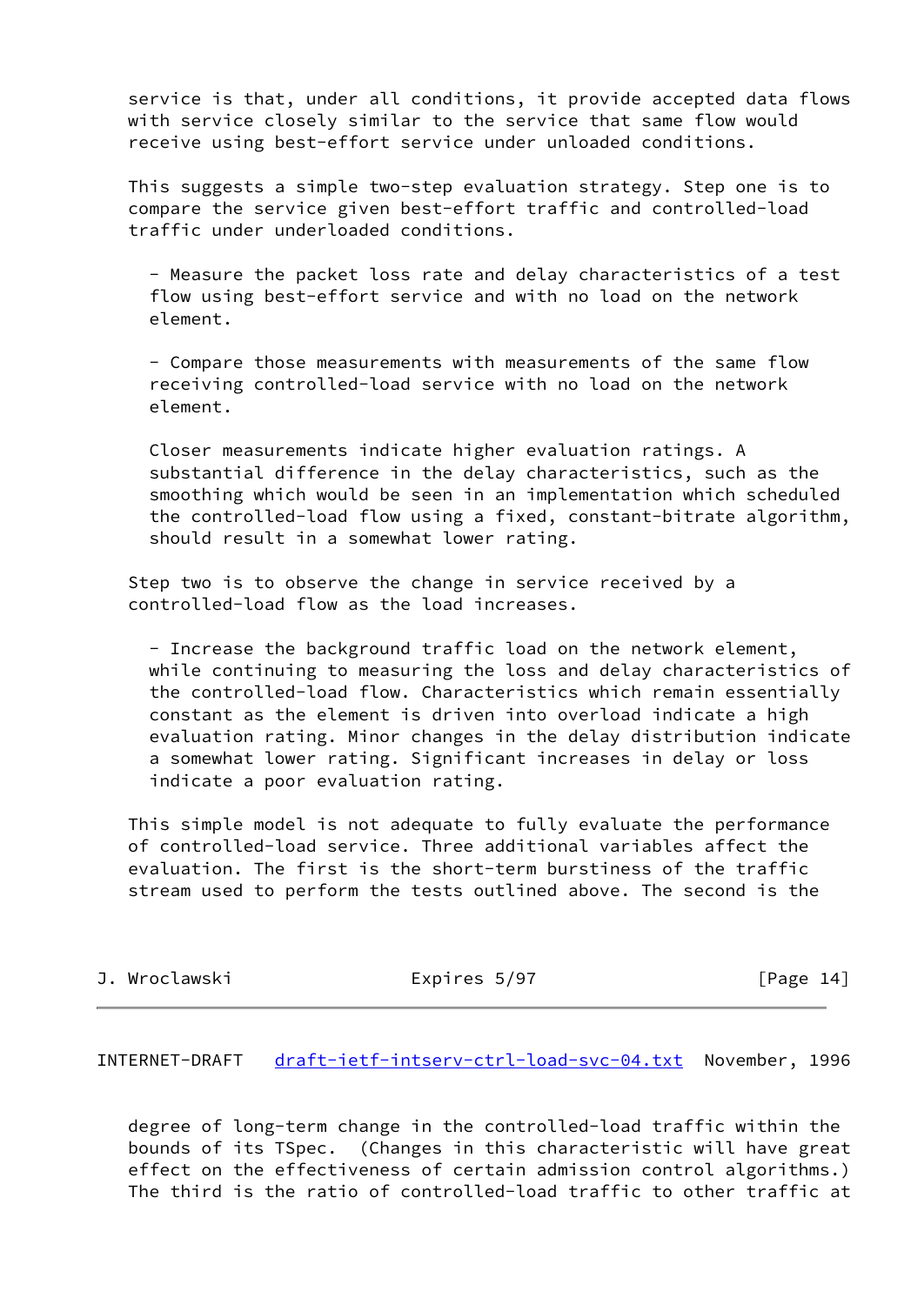the network element (either best effort or other controlled services).

 The third variable should be specifically evaluated using the following procedure.

 With no controlled-load flows in place, overload the network element with best-effort traffic (as indicated by substantial packet loss and queueing delay).

 Execute requests for controlled-load service giving TSpecs with increasingly large rate and burst parameters. If the request is accepted, verify that traffic matching the TSpec is in fact handled with characteristics closely approximating the unloaded measurements taken above.

 Repeat these experiments to determine the range of traffic parameter (rate, burst size) values successfully handled by the network element. The useful range of each parameter must be determined for several settings of the other parameter, to map out a two-dimensional "region" of successfully handled TSpecs. When compared with network elements providing similar capabilities, this region indicates the relative ability of the elements to provide controlled-load service under high load. A larger region indicates a higher evaluation rating.

 One possible implementation of controlled-load service is to provide a queueing mechanism with two priority levels; a high priority one for controlled-load and a lower priority one for best effort service. An admission control algorithm is used to limit the amount of traffic placed into the high-priority queue. This algorithm may be based either on the specified characteristics of the high-priority flows (using information provided by the TSpecs), or on the measured characteristics of the existing high-priority flows and the TSpec of the new request.

 Another possible implementation of controlled-load service is based on the existing capabilities of network elements which support "traffic classes" based on mechanisms such as weighted fair queueing or class-based queueing  $[6]$  $[6]$ . In this case, it is sufficient to map data flows accepted for controlled-load service into an existing traffic class with adequate capacity to avoid overload. This

J. Wroclawski Expires 5/97 [Page 15]

<span id="page-16-0"></span>[<sup>11.</sup>](#page-16-0) Examples of Implementation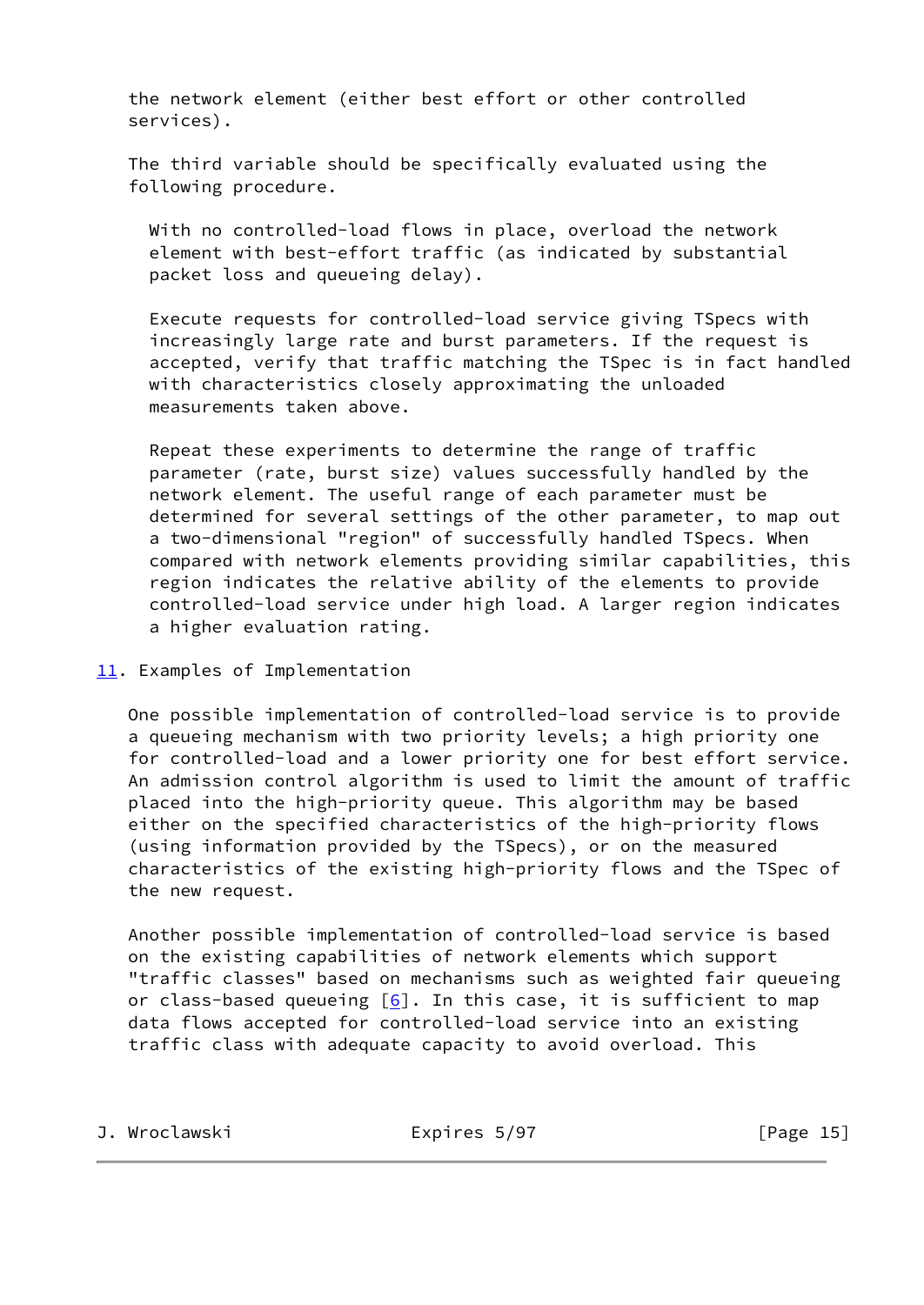requirement is enforced by an admission control algorithm which considers the characteristics of the traffic class, the characteristics of the traffic already admitted to the class, and the TSpec of the new flow requesting service. Again, the admission control algorithm may be based either on the TSpec-specified or the measured characteristics of the existing traffic.

 A specific case of the above approach is to employ a scheduler which implements weighted fair queueing or similar load-management scheme, allocating a separate scheduling queue with correctly chosen weight to each individual controlled-load flow. In this circumstance, the traffic scheduler also plays the role of the policing function, by ensuring that nonconformant traffic arriving for one controlled-load flow does not affect either other controlled-load flows or the best effort traffic. This elimination of mechanism is balanced by the drawback that the approach does not benefit from any performance or resource usage gain arising from statistical aggregation of several flows into a single queueing class.

 Admission control algorithms based on specified characteristics are likely be appropriate when the number of flows in the high-priority class is small, or the traffic characteristics of the flows appear highly variable. In these situations the measured behavior of the aggregate controlled-load traffic stream may not serve as an effective predictor of future traffic, leading a measurement-based admission control algorithm to produce incorrect results. Conversely, in situations where the past behavior of the aggregate controlled load traffic  $*is*$  a good predictor of future behavior, a measurement based admission control algorithm may allow more traffic to be admitted to the controlled-load service class with no degradation in performance. An implementation may choose to switch between these two approaches depending on the nature of the traffic stream at a given time.

 A variety of techniques may be used to provide the desired isolation between excess (nonconformant) controlled-load traffic and other best-effort traffic. Use of a low priority queue for nonconformant controlled-load traffic is simple, but other approaches may provide superior service or fit better into existing architectures. Variants of fair queueing or weighted fair queueing may be used to allocate a percentage of the available resources to different best-effort traffic classes. One approach would be to allocate each controlled load flow a a 1/N "fair share" percentage of the available best effort bandwidth for its excess traffic. An alternate approach would be to provide a single WFQ resource class for all excess controlled load traffic. Finally, alternate mechanisms such as RED [xxx] may be used to provide the same overall function.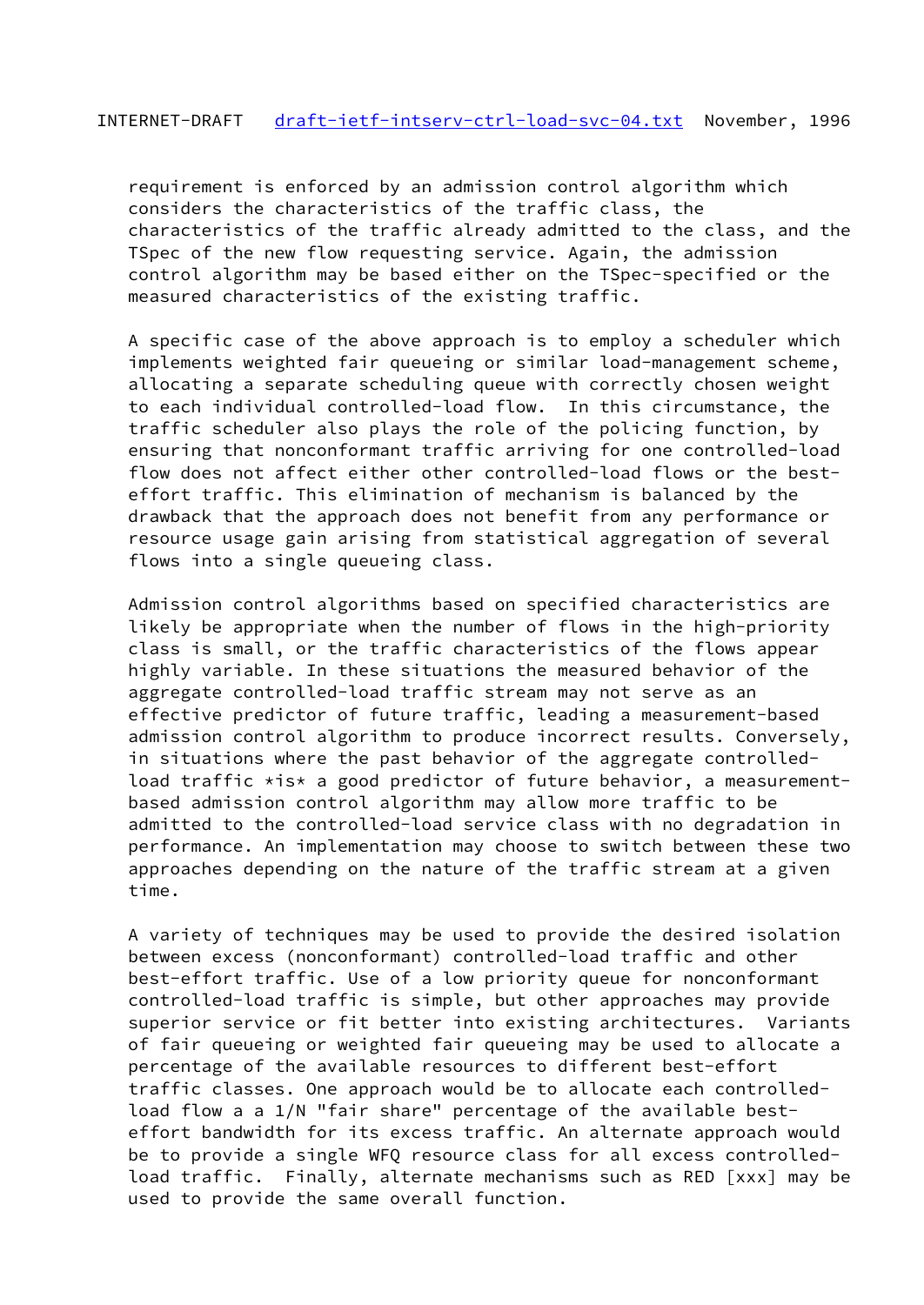INTERNET-DRAFT [draft-ietf-intserv-ctrl-load-svc-04.txt](https://datatracker.ietf.org/doc/pdf/draft-ietf-intserv-ctrl-load-svc-04.txt) November, 1996

## <span id="page-18-0"></span>[12.](#page-18-0) Examples of Use

 The controlled-load service may be used by any application which can make use of best-effort service, but is best suited to those applications which can usefully characterize their traffic requirements. Applications based on the transport of "continuous media" data, such as digitized audio or video, are an important example of this class.

 The controlled-load service is not isochronous and does not provide any explicit information about transmission delay. For this reason, applications with end-to-end timing requirements, including the continuous-media class mentioned above, provide an application specific timing recovery mechanism, similar or identical to the mechanisms required when these applications use best-effort service. A protocol useful to applications requiring this capability is the IETF Real-Time Transport Protocol [[2\]](#page-19-5).

 Load-sensitive applications may choose to request controlled-load service whenever they are run. Alternatively, these applications may monitor their own performance and request controlled-load service from the network only when best-effort service is not providing acceptable performance. The first strategy provides higher assurance that the level of quality delivered to the user will not change over the lifetime of an application session. The second strategy provides greated flexibility and offers cost savings in environments where levels of service above best-effort incur a charge.

<span id="page-18-1"></span>[13.](#page-18-1) Security Considerations

Security considerations are not discussed in this memo.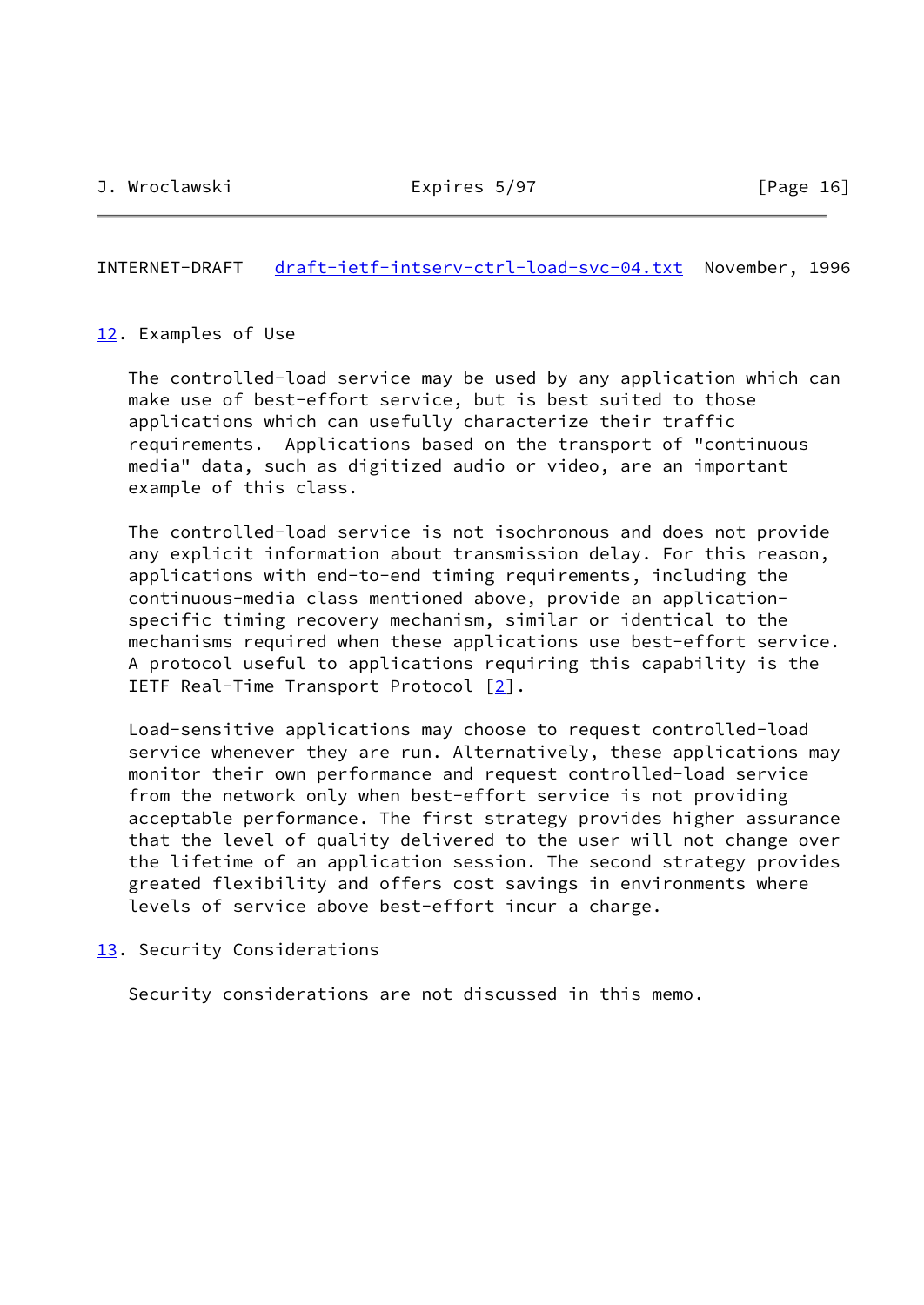| J. | Wroclawski |  |
|----|------------|--|

Expires 5/97 [Page 17]

INTERNET-DRAFT [draft-ietf-intserv-ctrl-load-svc-04.txt](https://datatracker.ietf.org/doc/pdf/draft-ietf-intserv-ctrl-load-svc-04.txt) November, 1996

Appendix 1: Use of the Controlled-Load service with RSVP

 The use of Controlled-Load service in conjunction with the RSVP resource reservation setup protocol is specified in reference  $[4]$  $[4]$ . This document gives the format of RSVP FLOWSPEC, SENDER\_TSPEC, and ADSPEC objects needed to support applications desiring Controlled- Load service and gives information about how RSVP processes those objects. The RSVP protocol itself is specified in Reference  $[3]$  $[3]$ .

References

<span id="page-19-0"></span> [1] S. Shenker and J. Wroclawski. "Network Element QoS Control Service Specification Template". Internet Draft, July 1996, [<draft](https://datatracker.ietf.org/doc/pdf/draft-ietf-intserv-svc-template-03.txt) [ietf-intserv-svc-template-03.txt](https://datatracker.ietf.org/doc/pdf/draft-ietf-intserv-svc-template-03.txt)>

<span id="page-19-5"></span> [2] H. Schulzrinne, S. Casner, R. Frederick, and V. Jacobson. "RTP: A Transport Protocol for Real-Time Applications", Internet Draft, March 1995, [<draft-ietf-avt-svc-rtp-07.txt](https://datatracker.ietf.org/doc/pdf/draft-ietf-avt-svc-rtp-07.txt)>

<span id="page-19-3"></span> [3] B. Braden, et. al. "Resource Reservation Protocol (RSVP) - Version 1 Functional Specification", Internet Draft, October 1996, [<draft-ietf-rsvp-spec-14.txt](https://datatracker.ietf.org/doc/pdf/draft-ietf-rsvp-spec-14.txt)>

<span id="page-19-2"></span>[4] J. Wroclawski. "The use of RSVP with IETF Integrated Services", Internet Draft, October 1996, <[draft-ietf-intserv-rsvp-use-01.txt>](https://datatracker.ietf.org/doc/pdf/draft-ietf-intserv-rsvp-use-01.txt)

<span id="page-19-1"></span> [5] S. Shenker and J. Wroclawski. "General Characterization Parameters for Integrated Service Network Elements", Internet Draft, September 1996, [<draft-ietf-intserv-charac-02.txt](https://datatracker.ietf.org/doc/pdf/draft-ietf-intserv-charac-02.txt)>

<span id="page-19-4"></span> [6] S. Floyd, and V. Jacobson. "Link-sharing and Resource Management Models for Packet Networks," IEEE/ACM Transactions on Networking, Vol. 3 No. 4, pp. 365-386, August 1995.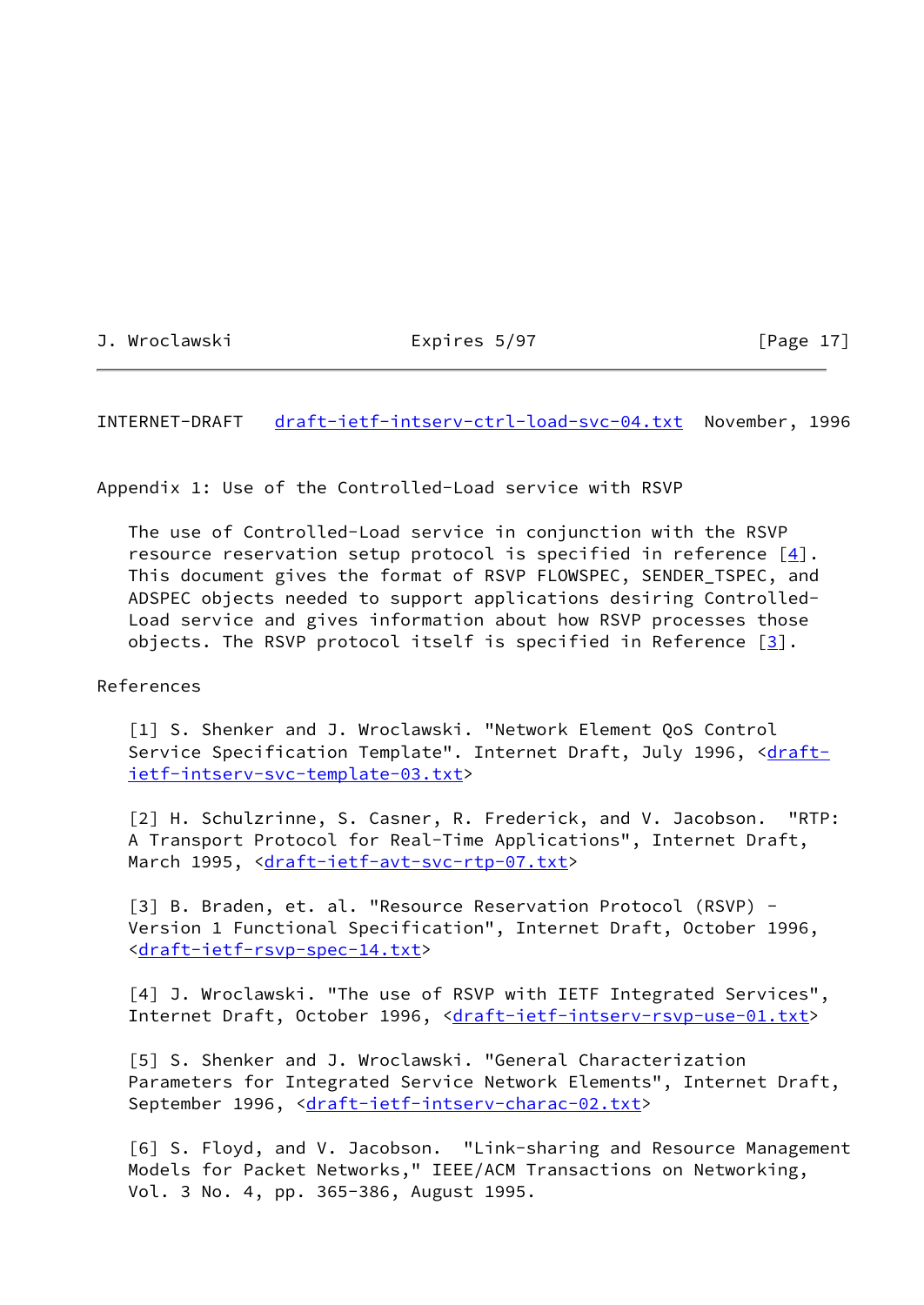<span id="page-20-0"></span> [7] A. K. J. Parekh. "A Generalized Processor Sharing Approach to Flow Control in Integrated Service Networks". MIT Laboratory for Information and Decision Systems, Report LIDS-TH-2089, February 1992

Authors' Address:

 John Wroclawski MIT Laboratory for Computer Science 545 Technology Sq. Cambridge, MA 02139 jtw@lcs.mit.edu 617-253-7885 617-253-2673 (FAX)

| J. Wroclawski | Expires 5/97 | [Page 18] |  |
|---------------|--------------|-----------|--|
|               |              |           |  |

INTERNET-DRAFT [draft-ietf-intserv-ctrl-load-svc-04.txt](https://datatracker.ietf.org/doc/pdf/draft-ietf-intserv-ctrl-load-svc-04.txt) November, 1996